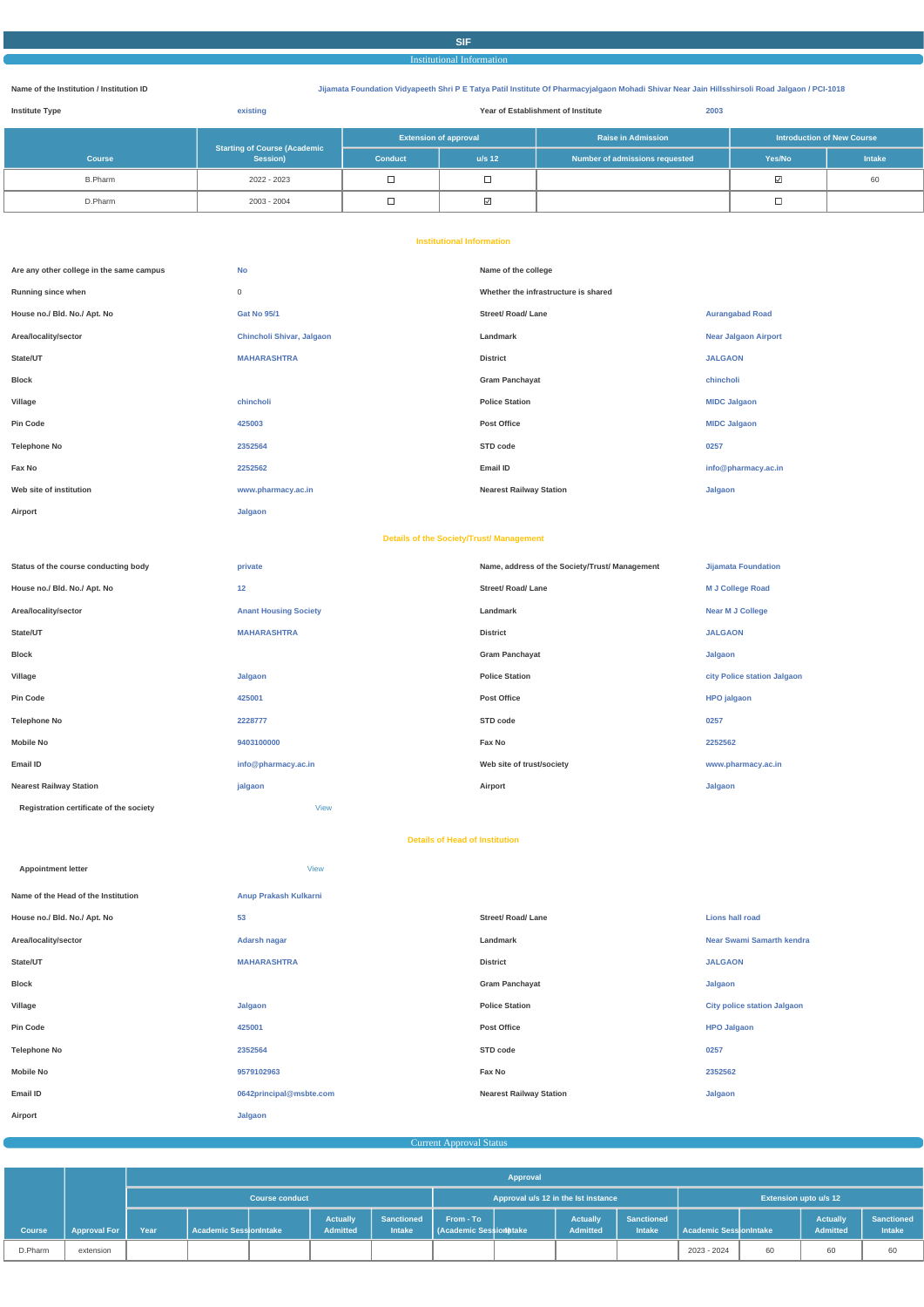| M Pharm (Specializations) | <b>Approved Intake</b> |
|---------------------------|------------------------|
|                           |                        |

# **Uploaded Last IR with compliance** View Details of Pharmacy Educations Regulatory Charges for Affiliation Paid **Name of The Course Pharmacy Educations Regulatory Charges for Affiliation Paid up to** D.Pharm 2021 **Uploaded Proof of Pharmacy Educations Regulatory Charges for Affiliation paid** View **Pending Service Tax Paid No D.D Number D.D Date Amount(Rs.)** Admission details for the Past Three Years for the courses conducted by the institution

| <b>Name of The Course</b> | <b>Sanctioned intake</b> |               |             |               | <b>Remarks</b> |               |                                                                                         |
|---------------------------|--------------------------|---------------|-------------|---------------|----------------|---------------|-----------------------------------------------------------------------------------------|
|                           | $2021 - 2022$            | $2020 - 2021$ | 2019 - 2020 | $2021 - 2022$ | $2020 - 2021$  | $2019 - 2020$ |                                                                                         |
| <b>B.Pharm</b>            |                          |               |             |               |                |               | Applying for New Course B Pharm<br>from Next A Y                                        |
| D.Pharm                   | 60                       | 60            | 60          | 66            | 68             | 60            | all admissions done according to<br>Govt rules Six admissions EWS and<br>Two TFWS quota |

#### Details of Examining Authority for the course

| <b>Examine Authority</b><br>Name of The Course |                                                                        | <b>Email</b>          | <b>Phone Number</b> |  |
|------------------------------------------------|------------------------------------------------------------------------|-----------------------|---------------------|--|
| D.Pharm                                        | The Secretary Maharashtra State Board of Technical Education<br>Mumbai |                       | 02226477208         |  |
| <b>B.Pharm</b>                                 | Dr Babasaheb Ambedkar Technological University Lonere                  | registrar@dbatu.ac.in | 02140275081         |  |

Accreditation Information

| <b>Accredited by NBA</b>  | $O$ Yes $\odot$ No |  |
|---------------------------|--------------------|--|
| <b>Accredited by NAAC</b> | $O$ Yes $\odot$ No |  |

|                                                                                                                                   | <b>Infrastructure Details</b>                        |                                                                            |                                                                                  |
|-----------------------------------------------------------------------------------------------------------------------------------|------------------------------------------------------|----------------------------------------------------------------------------|----------------------------------------------------------------------------------|
|                                                                                                                                   |                                                      |                                                                            |                                                                                  |
| <b>Independent Building Status</b>                                                                                                | <b>YES</b>                                           | <b>Remarks</b>                                                             | <b>Available</b>                                                                 |
| <b>Separate Campus Status</b>                                                                                                     | <b>YES</b>                                           | Remarks                                                                    | Separate campus                                                                  |
| Wing of another college Status                                                                                                    | <b>NO</b>                                            | Remarks                                                                    | Separate college                                                                 |
| <b>Multi Institutional Campus Status</b>                                                                                          | <b>NO</b>                                            | Remarks                                                                    | single institute                                                                 |
| Whether other Educational Institutions/Courses are also<br>being run by the Trust / Institution in the same Building /<br>campus? | <b>NO</b>                                            | <b>Remarks</b>                                                             | presently only one course Applying for B Pharmacy<br><b>Course From next A Y</b> |
| <b>Availability of Land</b>                                                                                                       | 2.0 acres District HQ/Corporation/Municipality limit | <b>Status</b>                                                              | <b>YES</b>                                                                       |
| <b>Remarks</b>                                                                                                                    | <b>Available</b>                                     | Land Details to be in name of Trust and Society(Records<br>to be enclosed) | Own                                                                              |
|                                                                                                                                   |                                                      | <b>Trust and Society Document</b>                                          | <b>View</b>                                                                      |
| <b>Sale Deed Document</b>                                                                                                         | <b>View</b>                                          | <b>Remarks</b>                                                             | sale deed attached                                                               |
| <b>Approved Building Plan Document</b>                                                                                            | <b>View</b>                                          | Remarks                                                                    | <b>Attached</b>                                                                  |
| Total Builtup area of the institution                                                                                             | 3264                                                 |                                                                            |                                                                                  |
| <b>Instructional area</b>                                                                                                         | 1400                                                 | <b>Instructional area Document</b>                                         | <b>View</b>                                                                      |

| Administrative area     | 422 | <b>Administrative area Document</b> | View        |
|-------------------------|-----|-------------------------------------|-------------|
| <b>Amenities area</b>   | 551 | <b>Amenities area Document</b>      | <b>View</b> |
| <b>Circulation area</b> | 920 | <b>Circulation area Document</b>    | <b>View</b> |

#### Number of Class Rooms

| <b>Name of The Course</b> | <b>Required Area</b> | <b>Required No's</b> | <b>Available No's</b> | <b>Available Area in (Sq.mts)</b> |  |
|---------------------------|----------------------|----------------------|-----------------------|-----------------------------------|--|
| <b>B.Pharm</b>            | 75 Sqmts             |                      |                       | 150                               |  |
| D.Pharm                   | 75 Sqmts             |                      |                       |                                   |  |

**Laboratory Requirement Details Constitution Constitution Constitution**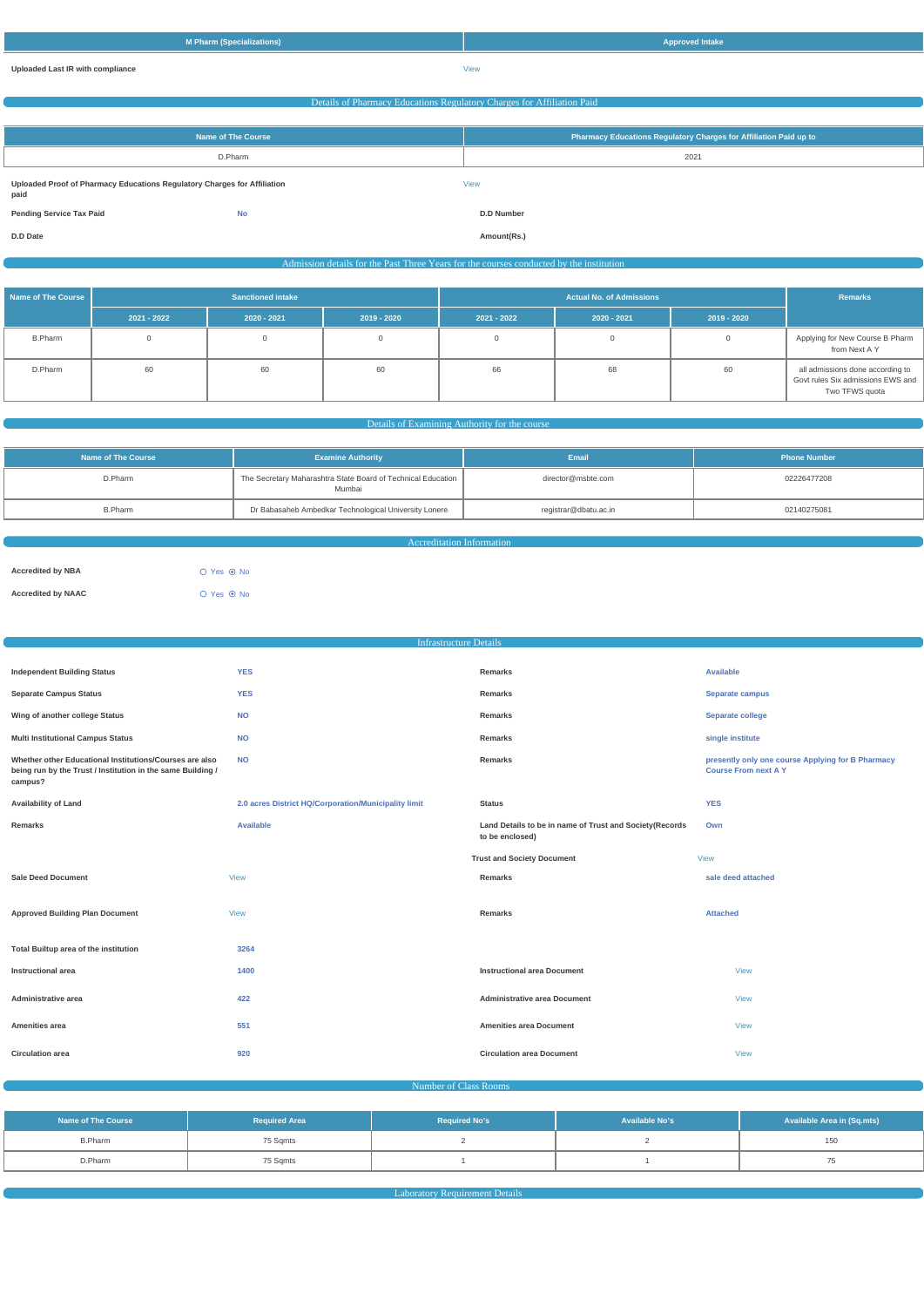| S.No | <b>Total</b><br>courses I<br>run by | No. of<br><b>Intake</b> | Dept of<br><b>Pharmaceutics</b> |             | Dept of<br><b>Pharmaceutical</b> | <b>Chemistry</b> | Dept of<br>Pharmacology |                                                                                                                                                                                                                                        | Dept of<br>Pharmacognosy |             | Dept of Pharmacy | <b>Practice</b> | Dept of<br><b>Pharmaceutics</b> |      | Dept of<br><b>Pharmaceutical</b><br><b>Chemistry</b> |      | Dept of<br><b>Pharmacology</b> |      | Dept of<br><b>Pharmacognosy</b> |      | <b>Dept of Pharmacy</b><br><b>Practice</b> |      | <b>Total</b> |
|------|-------------------------------------|-------------------------|---------------------------------|-------------|----------------------------------|------------------|-------------------------|----------------------------------------------------------------------------------------------------------------------------------------------------------------------------------------------------------------------------------------|--------------------------|-------------|------------------|-----------------|---------------------------------|------|------------------------------------------------------|------|--------------------------------|------|---------------------------------|------|--------------------------------------------|------|--------------|
|      | the i<br>Institution                |                         | Req                             | <b>Avbl</b> | Rea                              | Avbl             | Req                     | No.Labs   No.Labs   No.Labs   No.Labs   No.Labs   No.Labs   No.Labs   No.Labs   No.Labs   No.Labs   Required Available Required Available Required Available Required Available Required Available Required Available Required<br>Avbl | Req                      | <b>Avbl</b> | Req <sup>1</sup> | Avbl            | area                            | area | area                                                 | area | area                           | area | area                            | area | area                                       | area |              |
|      | B.Pharm                             | 60                      |                                 |             |                                  |                  | - 3                     |                                                                                                                                                                                                                                        |                          |             |                  |                 | 75                              | 273  | 75                                                   | 369  | 75                             | 228  | 75                              | 96   | 75                                         | 91   | 12           |
|      | D.Pharm                             | 60                      |                                 |             |                                  |                  |                         |                                                                                                                                                                                                                                        |                          |             |                  |                 |                                 |      |                                                      |      |                                |      |                                 |      |                                            |      |              |

## Common Facilities

| <b>InfraStructure Details</b>                                                                          | <b>Requirement As per Norms</b>                                            | <b>Available No's</b> | <b>Available Area Sqmt's</b> |
|--------------------------------------------------------------------------------------------------------|----------------------------------------------------------------------------|-----------------------|------------------------------|
| Preparation Room for each lab (One room<br>can be shared by two labs, if it is in between<br>two labs) | 10 sq mts (minimum)                                                        | 9                     | 90                           |
| Area of the Machine Room                                                                               | 80-100 Sq.mts                                                              | $\overline{1}$        | 110                          |
| Central Instrumentation Room                                                                           | 80 Sq.mts with A/C                                                         | $\mathsf{O}\xspace$   | $\overline{0}$               |
| Store Room - I                                                                                         | 1 (Area 100 Sq mts)                                                        | $\overline{1}$        | 100                          |
| Store Room - II (For Inflammable chemicals)                                                            | 1 (Area 20 Sq mts)                                                         | $\mathbf{1}$          | 21                           |
| First aid room                                                                                         | 10 Sq.mts                                                                  | $\overline{1}$        | 10                           |
| Museum                                                                                                 | 50 Sq.mts                                                                  | $\overline{1}$        | 50                           |
| Animal house                                                                                           | 80 Sq.mts                                                                  | $\mathbf 0$           | $\mathbf 0$                  |
| Auditorium                                                                                             | 250 to 300 Seating capacities                                              | $\mathbf{1}$          | 423                          |
| Seminar hall                                                                                           | 100 Seating capacity with AC facility                                      | $\overline{1}$        | 132                          |
| Herbal Garden (Desirable)                                                                              | Adequate Number of Medicinal Plants                                        | $\overline{1}$        | 50                           |
| Girl's Common Room (Essential)                                                                         | 60 Sq.mts                                                                  | $\mathbf{1}$          | 60                           |
| Boy's Common Room (Essential)                                                                          | 60 Sq.mts                                                                  | $\overline{1}$        | 60                           |
| Toilet Blocks for Boys                                                                                 | 0.8 Sq.mt/student                                                          | $\overline{2}$        | 92                           |
| Toilet Blocks for Girls                                                                                | 0.8 Sq.mt/student                                                          | $\overline{2}$        | 92                           |
| Drinking Water facility - Water Cooler<br>(Essential).                                                 |                                                                            | $\mathbf{1}$          | 10                           |
| Boy's Hostel (Desirable)                                                                               | 9 Sq .mts / Room Single occupancy                                          | $\overline{1}$        | 200                          |
| Gir's Hostel (Desirable)                                                                               | 9 Sq .mts / Room (single occupancy) 20 Sq mts / Room (triple<br>occupancy) | $\overline{1}$        | 100                          |
| Power Backup Provision (Desirable)                                                                     |                                                                            | $\overline{1}$        | 10                           |

## **Computer And Other Facilities**

| <b>Item Name</b>                 | Required                         | Available No. | <b>Available Area (in Sq mts)</b> |
|----------------------------------|----------------------------------|---------------|-----------------------------------|
| Computer Room for B.Pharm Course | 01 (Area 75 Sq mts)              |               | 75                                |
| Computer (Latest Configuration)  | 1 system for every 10 students   | 25            |                                   |
| Printers                         | 1 printer for every 10 computers |               |                                   |
| Multi Media Projector            |                                  |               |                                   |
| Generator (5KVA)                 |                                  |               | 10                                |

#### Amenities Details

| <b>Amenities (Desirable) Name</b>        | Requirement as per Norms (in area) | Available No. | Available Area (in Sq mts) |
|------------------------------------------|------------------------------------|---------------|----------------------------|
| Principal quarters                       | 80 Sq. mts                         | $\Omega$      |                            |
| Staff quarters                           | 16 x 80 Sq. mts                    | $\Omega$      | $\Omega$                   |
| Canteen                                  | 100 Sq. mts                        |               | 100                        |
| Parking Area for staff and students      |                                    |               | 300                        |
| <b>Bank Extension Counter</b>            |                                    | $\mathbf 0$   | $\mathbf 0$                |
| Co operative Stores                      |                                    |               |                            |
| <b>Guest House</b>                       | 80 Sq. mts                         | $\Omega$      |                            |
| <b>Transport Facilities for students</b> |                                    |               | $\Omega$                   |
| Medical Facility (First Aid) Essential   |                                    |               |                            |

| <b>LABORATORIES</b> |            |                           |            |  |  |  |  |  |
|---------------------|------------|---------------------------|------------|--|--|--|--|--|
|                     |            |                           |            |  |  |  |  |  |
| <b>Gas supply</b>   | <b>YES</b> | <b>Electricity supply</b> | <b>YES</b> |  |  |  |  |  |
| <b>Water supply</b> | <b>YES</b> |                           |            |  |  |  |  |  |

| Name of The Lab          | No Of Labs | Area of Lab(Sq.Mts) |
|--------------------------|------------|---------------------|
| pharmaceutics            |            | 273                 |
| pharmaceutical chemistry |            | 369                 |
| pharmacology             |            | 228                 |
| pharmacognosy            |            | 96                  |
| pharmacy practice        |            | 91                  |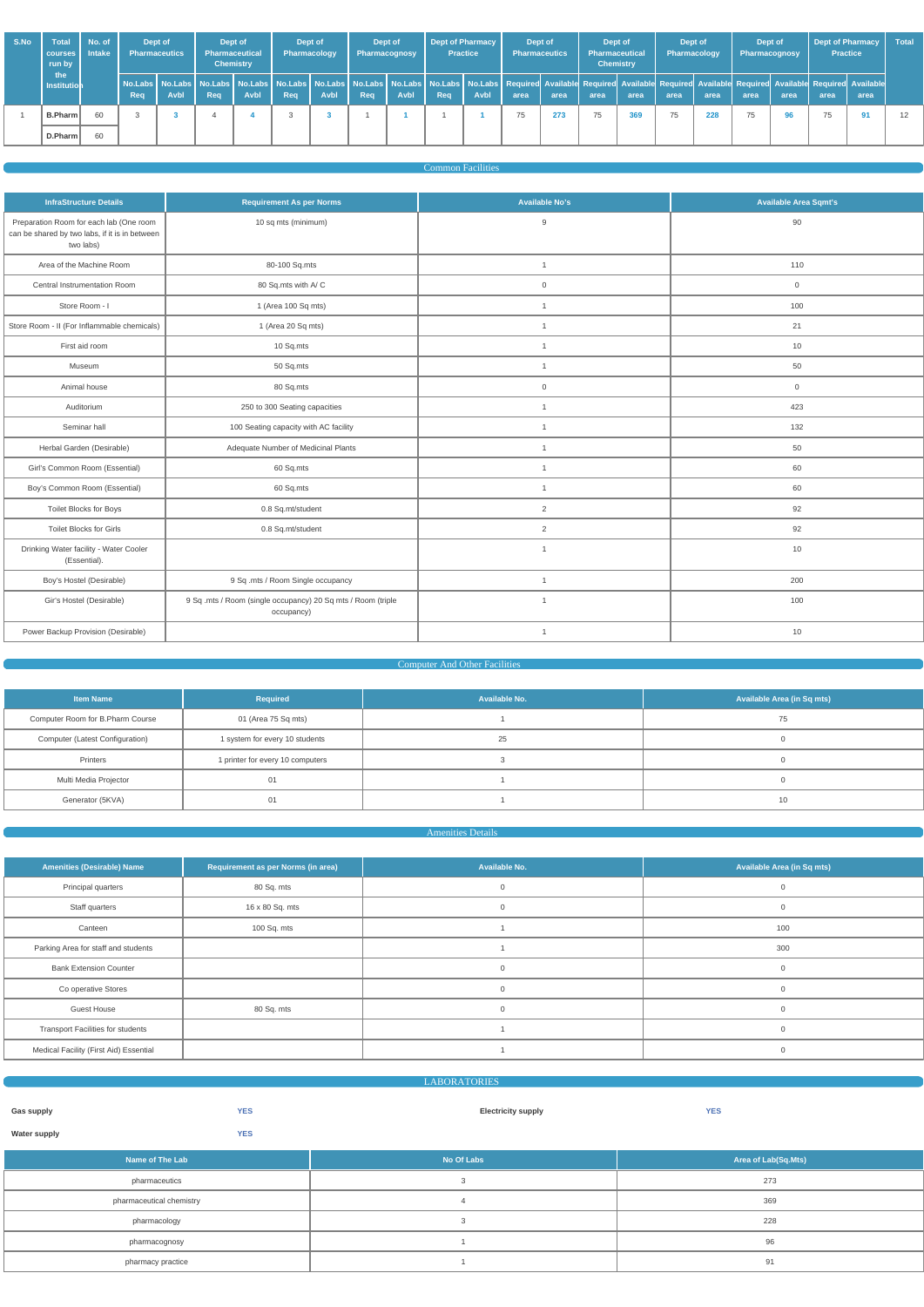|                                 | PHYSICAL INFRASTRUCTURE |                        |            |  |  |  |  |  |
|---------------------------------|-------------------------|------------------------|------------|--|--|--|--|--|
|                                 |                         |                        |            |  |  |  |  |  |
| <b>Own Building</b>             | <b>YES</b>              | <b>Rented Building</b> | <b>NO</b>  |  |  |  |  |  |
| No. of Class rooms              | $\mathbf{3}$            |                        |            |  |  |  |  |  |
| <b>Administration area like</b> |                         |                        |            |  |  |  |  |  |
|                                 |                         |                        |            |  |  |  |  |  |
| <b>Museum</b>                   | <b>YES</b>              | <b>Machine room</b>    | <b>YES</b> |  |  |  |  |  |
| <b>Preparation room</b>         | <b>YES</b>              | Store room             | <b>YES</b> |  |  |  |  |  |
| Library                         | <b>YES</b>              | Principal room         | <b>YES</b> |  |  |  |  |  |
| Staff room                      | <b>YES</b>              |                        |            |  |  |  |  |  |

#### CURRICULUM

| Name of The Course | <b>Sanctioned Intake</b> | <b>Student:Staff Ration Theory</b> | <b>Student:Staff Ration Practical</b> | <b>Examination Scheme</b> | Date of Commencement | <b>Date of Completion</b> |  |
|--------------------|--------------------------|------------------------------------|---------------------------------------|---------------------------|----------------------|---------------------------|--|
| D.Pharm            |                          | 60:1                               | 20:                                   | annual                    | 16-09-2021           | 30-04-2022                |  |
| <b>B.Pharm</b>     |                          | 60:1                               | 20:                                   | annual                    | 18-12-2021           | 18-12-2021                |  |

(Required ratio - Theory -> 60:1 and Practicals -> 20:1)

(If there are more than 20 students in a batch 2 staff members to be present provided the lab is spacious)

| Whether PCI curriculum is adopted? | Yes |             |
|------------------------------------|-----|-------------|
| <b>Enclose Calendar of Events</b>  |     | <b>View</b> |
| Enclose Time Table for all courses |     | <b>View</b> |

## Whether the prescribed numbers of classes are being conducted as per PCI norms

| Name of the Course | <b>Semester</b> | Name of The Subject                                  |                               | <b>Theory</b>         |                               | <b>Practical</b>      |                               | <b>Tutorials</b>             |
|--------------------|-----------------|------------------------------------------------------|-------------------------------|-----------------------|-------------------------------|-----------------------|-------------------------------|------------------------------|
|                    |                 |                                                      | <b>Prescribed No of Hours</b> | No of Hours Conducted | <b>Prescribed No of Hours</b> | No of Hours Conducted | <b>Prescribed No of Hours</b> | <b>No of Hours Conducted</b> |
| 1 B.Pharm          |                 |                                                      |                               |                       |                               |                       |                               |                              |
|                    | $\mathbf{1}$    | Human Anatomy & Physiology                           | 45                            | $\overline{0}$        | 60                            | $\overline{0}$        | 15                            | $\overline{0}$               |
|                    | $\mathbf{1}$    | Pharmaceutical Analysis - I                          | 45                            | $\overline{0}$        | 60                            | $\overline{0}$        | 15                            | $\overline{0}$               |
|                    | $\mathbf{1}$    | Pharmaceutics-I                                      | 45                            | $\overline{0}$        | 60                            | $\overline{0}$        | 15                            | $\overline{0}$               |
|                    | $\mathbf{1}$    | Pharmaceutical Inorganic Chemistry                   | 45                            | $\overline{0}$        | 60                            | $\mathsf 0$           | 15                            | $\overline{0}$               |
|                    | $\mathbf{1}$    | Communication skills                                 | 30                            | $\overline{0}$        | 30                            | $\overline{0}$        | $\overline{0}$                |                              |
|                    | $\mathbf{1}$    | <b>Remedial Biology</b>                              | 30                            | $\overline{0}$        | 30                            | $\overline{0}$        | $\overline{0}$                |                              |
|                    | $\mathbf{1}$    | <b>Remedial Mathematics</b>                          | 30                            | $\overline{0}$        | $\overline{0}$                | $\overline{0}$        | $\overline{0}$                |                              |
|                    | $\overline{2}$  | Human Anatomy and Physiology - II                    | 45                            | $\overline{0}$        | 60                            | $\mathsf{O}\xspace$   | 15                            | $\mathsf{O}\xspace$          |
|                    | $\overline{2}$  | Pharmaceutical Organic Chemistry - I                 | 45                            | $\overline{0}$        | 60                            | $\mathbf 0$           | 15                            | $\overline{0}$               |
|                    | $\overline{2}$  | Biochemistry                                         | 45                            | $\overline{0}$        | 60                            | $\mathsf{O}\xspace$   | 15                            | $\overline{0}$               |
|                    | $\overline{2}$  | Pathophysiology                                      | 45                            | $\overline{0}$        | $\overline{0}$                | $\mathsf{O}\xspace$   | 15                            | $\mathsf{O}\xspace$          |
|                    | $\overline{2}$  | <b>Computer Applications in Pharmacy</b>             | 45                            | $\overline{0}$        | 30                            | $\overline{0}$        | $\overline{0}$                |                              |
|                    | $\overline{2}$  | Environmental sciences                               | 45                            | $\overline{0}$        | $\overline{0}$                | $\overline{0}$        | $\overline{0}$                |                              |
| 2 B.Pharm          |                 |                                                      |                               |                       |                               |                       |                               |                              |
|                    | 3               | Pharmaceutical Organic Chemistry II                  | 45                            | $\overline{0}$        | 60                            | $\mathsf 0$           | 15                            | $\overline{0}$               |
|                    | $\mathbf{3}$    | <b>Physical Pharmaceutics I</b>                      | 45                            | $\overline{0}$        | 60                            | $\overline{0}$        | 15                            | $\overline{0}$               |
|                    | 3               | Pharmaceutical Microbiology                          | 45                            | $\overline{0}$        | 60                            | $\overline{0}$        | 15                            | $\overline{0}$               |
|                    | $\mathbf{3}$    | <b>Pharmaceutical Engineering</b>                    | 45                            | $\overline{0}$        | 60                            | $\overline{0}$        | 15                            | $\overline{0}$               |
|                    | $\overline{4}$  | Pharmaceutical Organic Chemistry - III               | 45                            | $\mathsf 0$           | $\mathsf{O}\xspace$           | $\mathsf{O}\xspace$   | 15                            | $\mathsf{O}\xspace$          |
|                    | $\overline{4}$  | Medicinal Chemistry - I                              | 45                            | $\overline{0}$        | 60                            | $\mathsf 0$           | 15                            | $\overline{0}$               |
|                    | $\overline{4}$  | Physical Pharmaceutics - II                          | 45                            | $\mathsf 0$           | 60                            | $\mathsf 0$           | 15                            | $\overline{0}$               |
|                    | $\overline{4}$  | Pharmacology - I                                     | 45                            | $\overline{0}$        | 60                            | $\mathsf{O}\xspace$   | 15                            | $\mathsf{O}\xspace$          |
|                    | $\overline{4}$  | Pharmacognosy and Phytochemistry -<br>$\mathbf{I}$   | 45                            | $\mathsf 0$           | 60                            | $\mathsf{O}\xspace$   | 15                            | $\mathsf{O}\xspace$          |
|                    | $\mathbf{3}$    | <b>Computer Applications in Pharmacy</b>             | 45                            | $\mathbb O$           | $30\,$                        | $\mathsf{O}\xspace$   | $\mathsf{O}$                  |                              |
| 3 B.Pharm          |                 |                                                      |                               |                       |                               |                       |                               |                              |
|                    | 5 <sup>5</sup>  | Medicinal Chemistry - II                             | 45                            | $\mathsf{O}\xspace$   | $\mathsf{O}\xspace$           | $\mathsf{O}\xspace$   | 15                            | $\mathsf{O}\xspace$          |
|                    | $5\overline{)}$ | Industrial Pharmacy - I                              | 45                            | $\overline{0}$        | 60                            | $\mathsf{O}\xspace$   | 15                            | $\mathsf{O}$                 |
|                    | 5 <sup>5</sup>  | Pharmacology - II                                    | 45                            | $\overline{0}$        | 60                            | $\mathsf{O}\xspace$   | 15                            | $\overline{0}$               |
|                    | $5\overline{)}$ | Pharmacognosy and Phytochemistry -<br>$\, \parallel$ | 45                            | $\mathsf 0$           | 60                            | $\mathsf{O}\xspace$   | 15                            | $\mathsf{O}\xspace$          |
|                    | 5 <sup>5</sup>  | Pharmaceutical Jurisprudence                         | 45                            | $\mathsf{O}\xspace$   | $\mathsf{O}\xspace$           | $\mathsf{O}\xspace$   | 15                            | $\mathsf{O}$                 |
|                    | $6\overline{6}$ | Medicinal Chemistry - III                            | 45                            | $\overline{0}$        | 60                            | $\mathsf{O}\xspace$   | 15                            | $\mathsf{O}$                 |
|                    | $6\overline{6}$ | Pharmacology - III                                   | 45                            | $\overline{0}$        | 60                            | $\mathsf{O}\xspace$   | 15                            | $\overline{0}$               |
|                    | 6               | Herbal Drug Technology                               | 45                            | $\overline{0}$        | 60                            | $\overline{0}$        | 15                            | $\mathsf{O}$                 |
|                    | 6               | Biopharmaceutics and<br>Pharmacokinetics             | 45                            | $\mathsf{O}\xspace$   | $\mathsf{O}$                  | $\mathsf{O}\xspace$   | 15                            | $\mathsf{O}\xspace$          |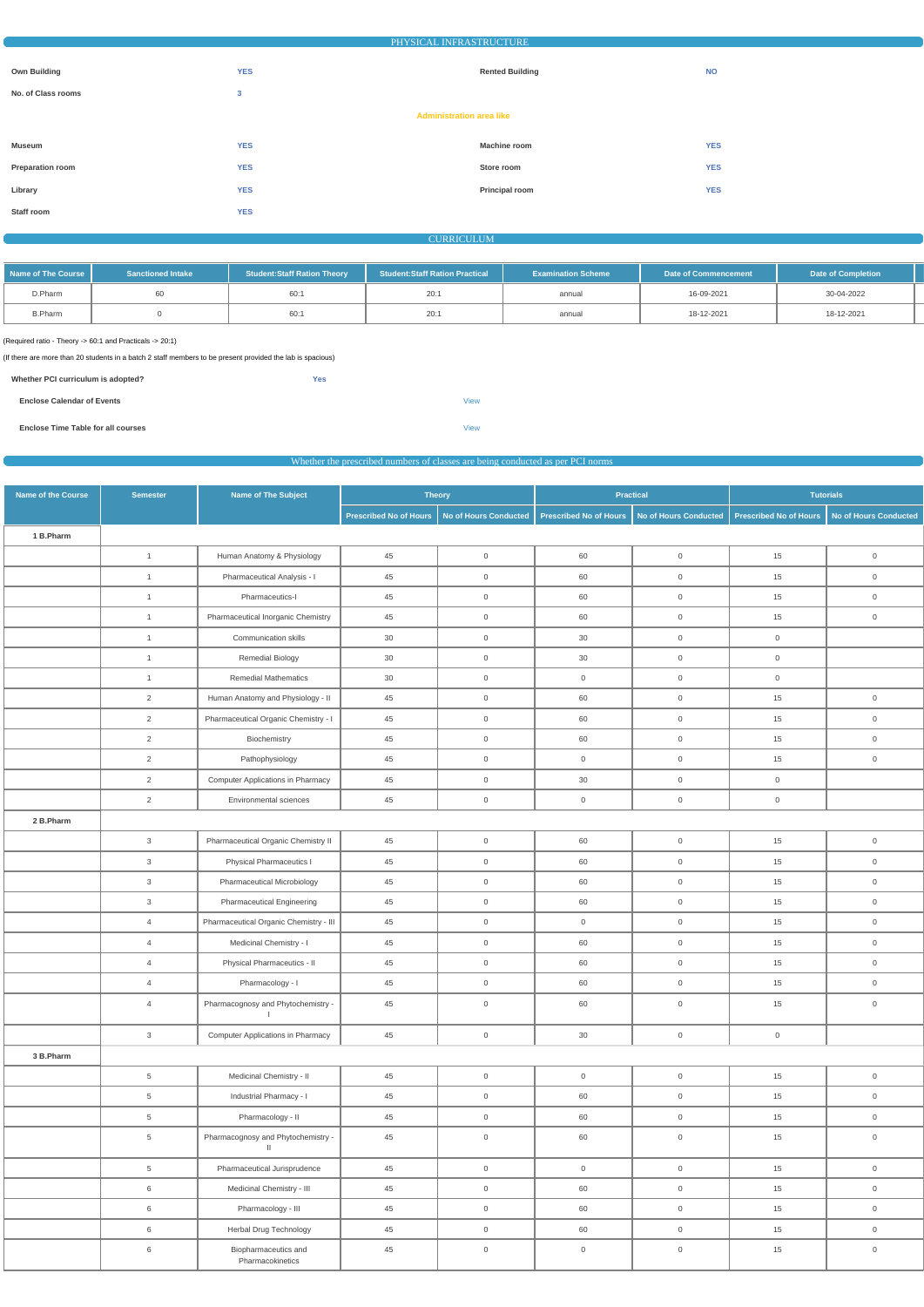|           | 6              | Pharmaceutical<br>Biotechnology                   | 45             | $\mathsf{O}\xspace$ | $\mathbb O$         | $\overline{0}$      | 15                  | $\mathbf 0$         |
|-----------|----------------|---------------------------------------------------|----------------|---------------------|---------------------|---------------------|---------------------|---------------------|
|           | $\,6\,$        | <b>Quality Assurance</b>                          | 45             | $\mathbf 0$         | $\overline{0}$      | $\overline{0}$      | 15                  | $\overline{0}$      |
| 4 B.Pharm |                |                                                   |                |                     |                     |                     |                     |                     |
|           | $\overline{7}$ | Instrumental Methods of<br>Analysis               | 45             | $\,0\,$             | 60                  | $\mathsf{O}\xspace$ | 15                  | $\mathsf{O}\xspace$ |
|           | $\overline{7}$ | Industrial Pharmacy - II                          | 45             | $\overline{0}$      | $\overline{0}$      | $\overline{0}$      | 15                  | $\mathsf{O}\xspace$ |
|           | $\overline{7}$ | <b>Pharmacy Practice</b>                          | 45             | $\overline{0}$      | $\overline{0}$      | $\overline{0}$      | 15                  | $\overline{0}$      |
|           | $\overline{7}$ | Novel Drug Delivery<br>System                     | 45             | $\mathsf{O}\xspace$ | $\mathbb O$         | $\mathsf{O}\xspace$ | 15                  | $\mathbf 0$         |
|           | $\overline{7}$ | Practice School                                   | $\overline{0}$ | $\overline{0}$      | 180                 | $\overline{0}$      | $\overline{0}$      |                     |
|           | 8              | <b>Biostatistics and Research</b><br>Methodology  | 45             | $\mathsf{O}\xspace$ | $\mathbb O$         | $\mathsf{O}\xspace$ | 15                  | $\mathbf 0$         |
|           | 8              | Social and Preventive<br>Pharmacy                 | 45             | $\mathsf{O}\xspace$ | $\mathsf{O}\xspace$ | $\mathbf 0$         | 15                  | $\mathsf{O}\xspace$ |
|           | $\bf8$         | Pharma Marketing<br>Management                    | 45             | $\,0\,$             | $\mathsf{O}\xspace$ | $\overline{0}$      | $\mathsf{O}\xspace$ |                     |
|           | 8              | <b>Pharmaceutical Regulatory</b><br>Science       | 45             | $\mathbf 0$         | $\mathbb O$         | $\overline{0}$      | $\mathsf{O}\xspace$ |                     |
|           | $\,8\,$        | Pharmacovigilance                                 | 45             | $\mathsf{O}\xspace$ | $\overline{0}$      | $\overline{0}$      | $\overline{0}$      |                     |
|           | 8              | Quality Control and<br>Standardization of Herbals | 45             | $\mathsf{O}\xspace$ | $\mathbb O$         | $\overline{0}$      | $\mathsf{O}\xspace$ |                     |
|           | $\,8\,$        | Computer Aided Drug<br>Design                     | 45             | $\mathsf{O}\xspace$ | $\mathsf{O}\xspace$ | $\mathbf 0$         | $\mathsf{O}\xspace$ |                     |
|           | $\,8\,$        | Cell and Molecular Biology                        | 45             | $\mathsf{O}\xspace$ | $\mathsf{O}\xspace$ | $\overline{0}$      | $\mathsf{O}\xspace$ |                     |
|           | 8              | Cosmetic Science                                  | 45             | $\overline{0}$      | $\overline{0}$      | $\overline{0}$      | $\overline{0}$      |                     |
|           | $\bf8$         | Experimental<br>Pharmacology                      | 45             | $\mathsf{O}\xspace$ | $\mathbb O$         | $\overline{0}$      | $\mathsf{O}\xspace$ |                     |
|           | 8              | Advanced Instrumentation<br>Techniques            | 45             | $\overline{0}$      | $\overline{0}$      | $\mathsf{O}$        | $\overline{0}$      |                     |
|           | $\,8\,$        | Dietary Supplements and<br>Nutraceuticals         | 45             | $\mathsf{O}\xspace$ | $\mathsf{O}$        | $\mathsf{O}\xspace$ | $\mathsf{O}\xspace$ |                     |
|           | $\,8\,$        | Project Work                                      | $\overline{0}$ | $\overline{0}$      | 180                 | $\overline{0}$      | $\overline{0}$      |                     |
| 1 D.Pharm |                |                                                   |                |                     |                     |                     |                     |                     |
|           |                | Pharmaceutics-I                                   | 75             | 75                  | 100                 | 100                 | $\mathsf{O}\xspace$ |                     |
|           |                | Pharmaceutical Chemistry-<br>- 1                  | 75             | 75                  | 75                  | 75                  | $\mathsf{O}\xspace$ |                     |
|           |                | Pharmacognosy                                     | 75             | 75                  | 75                  | 75                  | $\mathsf{O}\xspace$ |                     |
|           |                | Biochemistry & Clinical<br>Pathology              | 50             | 50                  | 75                  | 75                  | $\mathsf{O}\xspace$ |                     |
|           |                | Human Anatomy &<br>Physiology                     | 75             | 75                  | 50                  | 52                  | $\mathsf{O}\xspace$ |                     |
|           |                | Health Education &<br>Community Pharmacy          | 50             | 50                  | $\mathsf{O}$        | $\mathsf{O}\xspace$ | $\mathsf{O}\xspace$ |                     |
| 2 D.Pharm |                |                                                   |                |                     |                     |                     |                     |                     |
|           |                | Pharmaceutics-II                                  | 75             | 75                  | 100                 | 100                 | $\mathsf{O}\xspace$ |                     |
|           |                | Pharmaceutical Chemistry-<br>$\mathbf{H}$         | 75             | 100                 | 75                  | 75                  | $\mathsf{O}\xspace$ |                     |
|           |                | Pharmacology &<br>Toxicology                      | 75             | 76                  | 50                  | 50                  | $\mathbf 0$         |                     |
|           |                | Pharmaceutical<br>Jurisprudence                   | 50             | 51                  | $\mathbb O$         | $\overline{0}$      | $\mathsf{O}\xspace$ |                     |
|           |                | Drug Store and Business<br>Management             | 75             | 75                  | $\mathsf{O}\xspace$ | $\overline{0}$      | $\mathsf{O}\xspace$ |                     |
|           |                | Hospital and Clinical<br>Pharmacy                 | 75             | 76                  | 50                  | 50                  | $\boldsymbol{0}$    |                     |

#### **Accepted Faculties**

| S.No | <b>Full Name</b>         | Email                              | <b>Department Name</b> | Qualification                        | Teaching Experience Date of Joining |            | <b>Designation</b> | <b>Mobile</b> | <b>Pharmacist</b><br><b>Registration No.</b> | Validity of<br>Registration | Photo                             |
|------|--------------------------|------------------------------------|------------------------|--------------------------------------|-------------------------------------|------------|--------------------|---------------|----------------------------------------------|-----------------------------|-----------------------------------|
|      | Anup Prakash<br>Kulkarni | anupkulkarni1@rediffmail.comept of | Pharmaceutics          | B.Pharm, M Pharm<br>Biopharmaceutics | 4 years 6 mons 11<br>days           | 01-09-2017 | Principal          | 9579102963    | 92990                                        | 31-12-2039                  | <b>Contraction</b><br>graduate of |
| 2    | Junaid Salim<br>Shaikh   | skjunaid.pharm@gmail.com Dept of   | Pharmaceutics          | B.Pharm, M.Pharm<br>Pharmaceutics    | 5 years 8 mons 22<br>days           | 20-06-2016 | Lecturer           | 8657998257    | 139595                                       | 31-12-2043                  |                                   |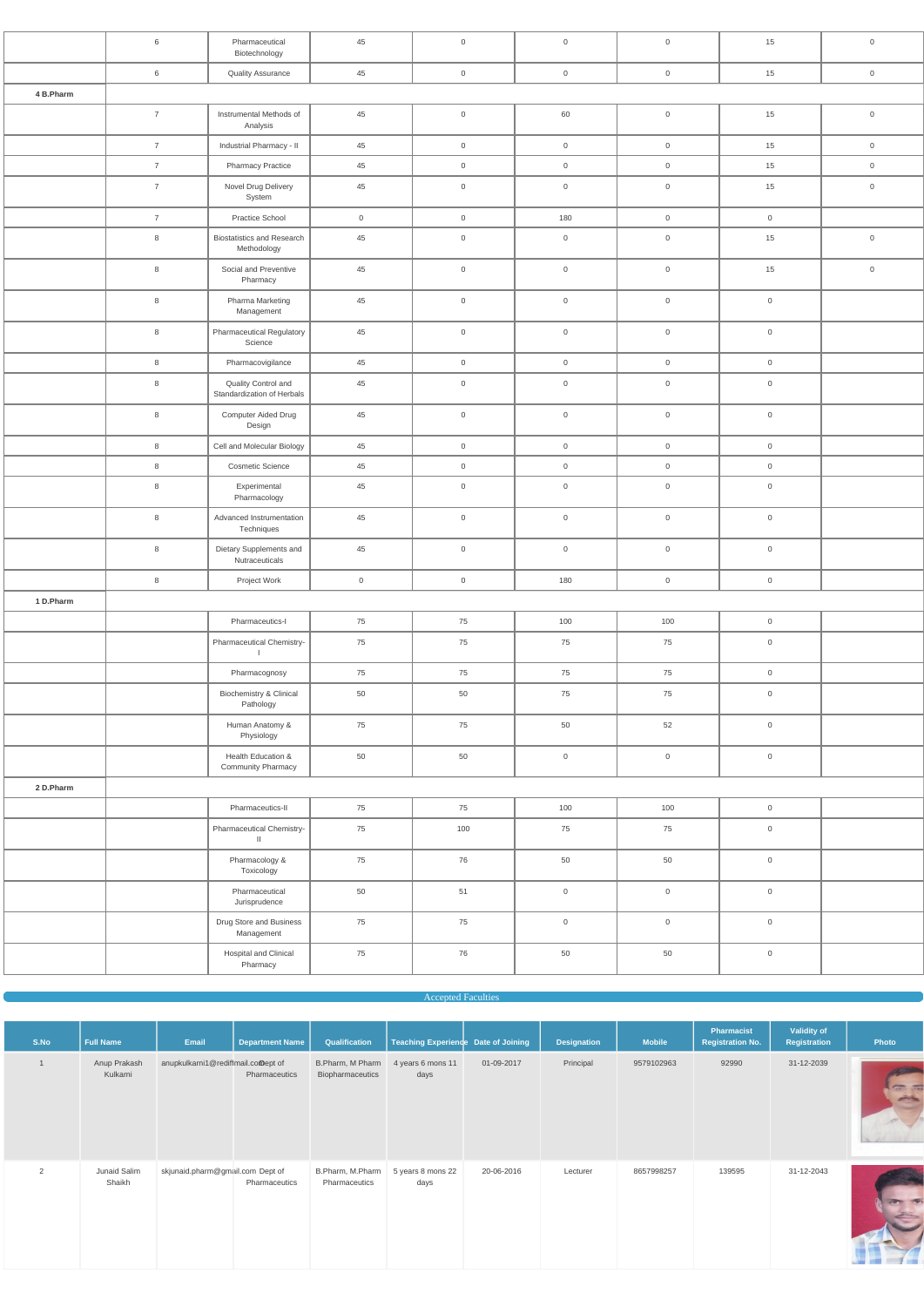| $\mathbf{3}$    |                             | Lina Sanjay Borse lina@pharmacy.ac.in              | Dept of<br>Pharmaceutical<br>Chemistry | <b>B.Pharm</b>                    | 1 year 3 mons 11<br>days  | 01-12-2020 | Lecturer | 7558264961 | 276137 | 31-12-2052 |  |
|-----------------|-----------------------------|----------------------------------------------------|----------------------------------------|-----------------------------------|---------------------------|------------|----------|------------|--------|------------|--|
| $\overline{4}$  | PATIL SHITAL<br>LAXMAN      | shitallalit2010@hmail.comept of Pharmacy           | Practice                               | <b>B.Pharm</b>                    | 4 mons 11 days            | 01-11-2021 | Lecturer | 7620806460 | 146675 | 31-12-2043 |  |
| $5\overline{)}$ | Prajakta Dipak<br>Tawade    | prajaktatawade96@gmail.comept of                   | Pharmacognosy                          | <b>B.Pharm</b>                    | 1 year 3 mons 11<br>days  | 01-12-2020 | Lecturer | 9172111509 | 236245 | 31-12-2049 |  |
| $6\phantom{.}6$ | vaishali dinesh<br>badgujar | vaishubadgujar99@gmail.comept of                   | Pharmaceutics                          | <b>B.Pharm</b>                    | 8 years 4 mons 92<br>days | 18-06-2018 | Lecturer | 7350529072 | 185448 | 31-12-2047 |  |
| $\overline{7}$  |                             | Vishwas Sunil More vishwasmore1992@gmail.coDept of | Pharmaceutics                          | B.Pharm, M.Pharm<br>Pharmaceutics | 1 year 9 mons 11<br>days  | 01-06-2020 | Lecturer | 9765728281 | 190654 | 31-12-2047 |  |

#### Faculty Salary Report

| S.No | <b>Faculty Name</b>      | <b>Month</b> | <b>Salary Amount</b> | <b>TDS</b>     | <b>Bank Transaction</b><br><b>ID/Date</b> | <b>Principal Sign Doc</b> | <b>Faculty Sign Doc</b> | <b>Form Six Doc</b>  |
|------|--------------------------|--------------|----------------------|----------------|-------------------------------------------|---------------------------|-------------------------|----------------------|
|      | Anup Prakash Kulkarni    | <b>MAR</b>   | 42950                | 2000           | 001022 23-06-2021                         | <b>Click to view</b>      | <b>Click to view</b>    | <b>Click to view</b> |
|      |                          | JAN          | 43050                | 2000           | 000941 04-03-2021                         | <b>Click to view</b>      | <b>Click to view</b>    | <b>Click to view</b> |
|      |                          | JUL          | 43050                | 2000           | 000904 21-01-2021                         | <b>Click to view</b>      | <b>Click to view</b>    | <b>Click to view</b> |
|      |                          | <b>NOV</b>   | 43050                | 2000           | 000911 29-01-2021                         | <b>Click to view</b>      | <b>Click to view</b>    | <b>Click to view</b> |
|      |                          | OCT          | 43050                | 2000           | 000910 29-01-2021                         | <b>Click to view</b>      | <b>Click to view</b>    | <b>Click to view</b> |
|      |                          | <b>SEP</b>   | 43050                | 2000           | 000906 21-01-2021                         | <b>Click to view</b>      | <b>Click to view</b>    | <b>Click to view</b> |
|      |                          | AUG          | 43050                | 2000           | 000905 21-01-2021                         | <b>Click to view</b>      | <b>Click to view</b>    | <b>Click to view</b> |
|      |                          | DEC          | 43050                | 2000           | 000912 29-01-2021                         | <b>Click to view</b>      | <b>Click to view</b>    | <b>Click to view</b> |
|      |                          | FEB          | 43050                | 2000           | 000942 31-03-2021                         | <b>Click to view</b>      | <b>Click to view</b>    | <b>Click to view</b> |
|      |                          | JUN          | 45050                | $\overline{0}$ | 000884 06-01-2021                         | <b>Click to view</b>      | <b>Click to view</b>    | <b>Click to view</b> |
|      |                          | MAY          | 45050                | $\overline{0}$ | 000883 06-01-2021                         | <b>Click to view</b>      | <b>Click to view</b>    | <b>Click to view</b> |
|      |                          | APR          | 45050                | $\overline{0}$ | 000882 06-01-2021                         | <b>Click to view</b>      | <b>Click to view</b>    | <b>Click to view</b> |
|      | Junaid Salim Shaikh      | OCT          | 23600                | $\overline{0}$ | 000910 29-01-2021                         | <b>Click to view</b>      | <b>Click to view</b>    | <b>Click to view</b> |
|      |                          | DEC          | 23600                | $\overline{0}$ | 000912 29-01-2021                         | <b>Click to view</b>      | <b>Click to view</b>    | <b>Click to view</b> |
|      |                          | JAN          | 23600                | $\overline{0}$ | 000941 04/03/2021                         | <b>Click to view</b>      | <b>Click to view</b>    | <b>Click to view</b> |
|      |                          | FEB          | 23600                | $\overline{0}$ | 000942 31/03/2021                         | <b>Click to view</b>      | <b>Click to view</b>    | <b>Click to view</b> |
|      |                          | <b>MAR</b>   | 23500                | $\overline{0}$ | 001022 23-06-2021                         | <b>Click to view</b>      | <b>Click to view</b>    | <b>Click to view</b> |
|      |                          | APR          | 23600                | $\overline{0}$ | 000882 06-01-2021                         | <b>Click to view</b>      | <b>Click to view</b>    | <b>Click to view</b> |
|      |                          | <b>MAY</b>   | 23600                | $\overline{0}$ | 000823 06-01-2021                         | <b>Click to view</b>      | <b>Click to view</b>    | <b>Click to view</b> |
|      |                          | JUN          | 23600                | $\overline{0}$ | 000884 06-1-2021                          | <b>Click to view</b>      | <b>Click to view</b>    | <b>Click to view</b> |
|      |                          | JUL          | 23600                | $\overline{0}$ | 000904 21-01-2021                         | <b>Click to view</b>      | <b>Click to view</b>    | <b>Click to view</b> |
|      |                          | AUG          | 23600                | $\overline{0}$ | 000905 21-01-2021                         | <b>Click to view</b>      | <b>Click to view</b>    | <b>Click to view</b> |
|      |                          | <b>SEP</b>   | 23600                | $\overline{0}$ | 000906 21-01-2021                         | <b>Click to view</b>      | <b>Click to view</b>    | <b>Click to view</b> |
|      |                          | <b>NOV</b>   | 23600                | $\overline{0}$ | 000911 29-01-2021                         | <b>Click to view</b>      | <b>Click to view</b>    | <b>Click to view</b> |
|      | vaishali dinesh badgujar | JUN          | 25400                | $\overline{0}$ | 000884 06-01-2021                         | <b>Click to view</b>      | <b>Click to view</b>    | <b>Click to view</b> |
|      |                          | OCT          | 25400                | $\overline{0}$ | 000910 29-01-2021                         | <b>Click to view</b>      | <b>Click to view</b>    | <b>Click to view</b> |
|      |                          | <b>NOV</b>   | 25400                | $\overline{0}$ | 000911 29-01-2021                         | <b>Click to view</b>      | <b>Click to view</b>    | <b>Click to view</b> |
|      |                          | DEC          | $\mathsf{O}$         | $\overline{0}$ | $\overline{0}$                            | <b>Click to view</b>      | <b>Click to view</b>    | <b>Click to view</b> |
|      |                          | JAN          | $\boldsymbol{0}$     | $\mathsf{O}^-$ | $\overline{0}$                            | <b>Click to view</b>      | <b>Click to view</b>    | <b>Click to view</b> |
|      |                          | FEB          | $\,0\,$              | $\overline{0}$ | $\overline{0}$                            | <b>Click to view</b>      | <b>Click to view</b>    | <b>Click to view</b> |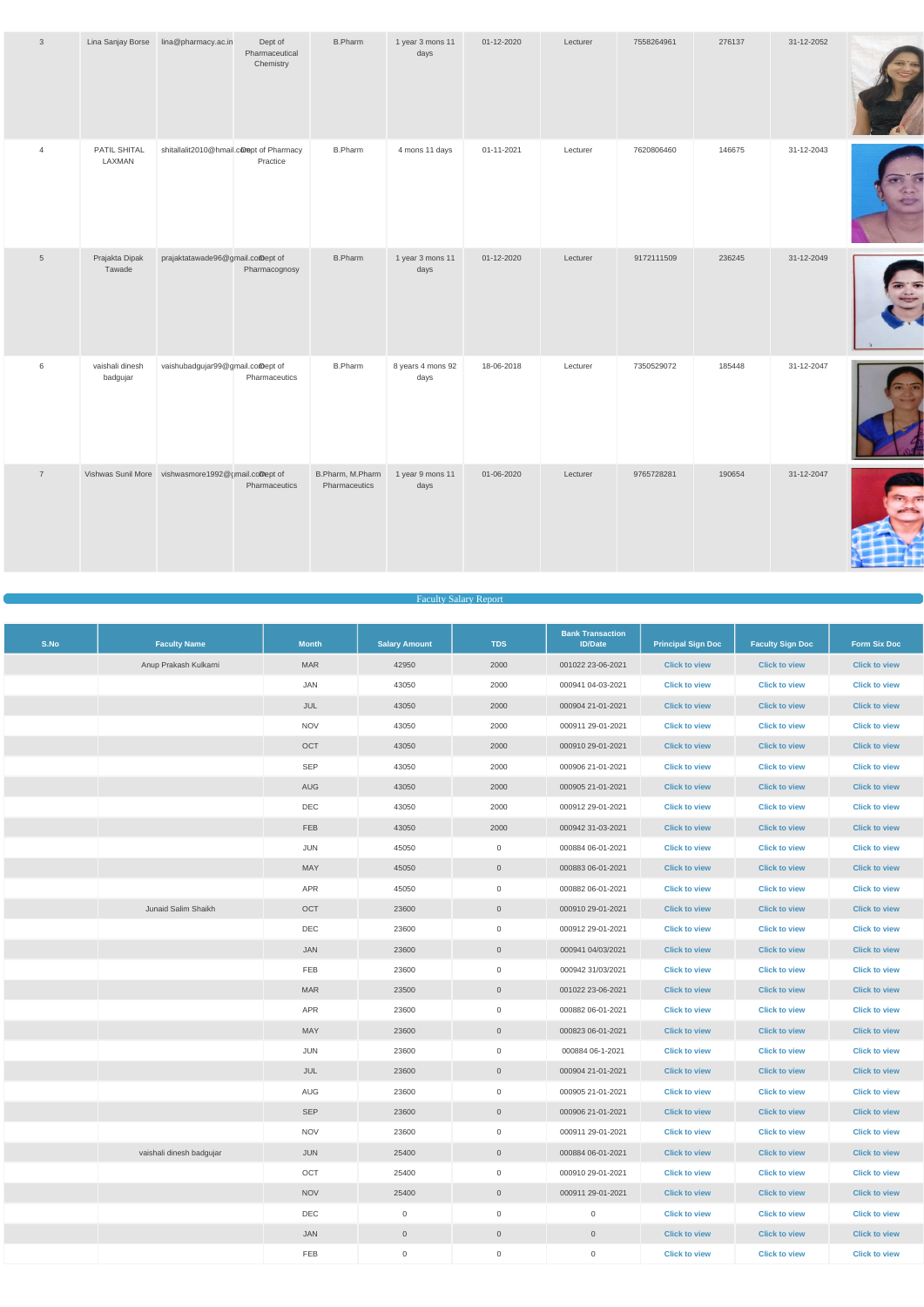|                             | <b>MAR</b> |                     |                     |                     |                      |                      |                      |
|-----------------------------|------------|---------------------|---------------------|---------------------|----------------------|----------------------|----------------------|
|                             |            | $\overline{0}$      | $\overline{0}$      | $\overline{0}$      | <b>Click to view</b> | <b>Click to view</b> | <b>Click to view</b> |
|                             | <b>SEP</b> | 25400               | $\overline{0}$      | 000906 21-01-2021   | <b>Click to view</b> | <b>Click to view</b> | <b>Click to view</b> |
|                             | MAY        | 25400               | $\overline{0}$      | 000883 06-01-2021   | <b>Click to view</b> | <b>Click to view</b> | <b>Click to view</b> |
|                             | APR        | 25400               | $\overline{0}$      | 000882 06-01-2021   | <b>Click to view</b> | <b>Click to view</b> | <b>Click to view</b> |
|                             | AUG        | 25400               | $\overline{0}$      | 000905 21-01-2021   | <b>Click to view</b> | <b>Click to view</b> | <b>Click to view</b> |
|                             | JUL        | 25400               | $\overline{0}$      | 000904 21-01-2021   | <b>Click to view</b> | <b>Click to view</b> | <b>Click to view</b> |
| Deshmukh Renuka<br>Sahebrao | AUG        | $\overline{0}$      | $\overline{0}$      | $\overline{0}$      | <b>Click to view</b> | <b>Click to view</b> | <b>Click to view</b> |
|                             | MAY        | 25400               | $\overline{0}$      | 000883 06-01-2021   | <b>Click to view</b> | <b>Click to view</b> | <b>Click to view</b> |
|                             | JUN        | 25400               | $\overline{0}$      | 000884 06-01/2021   | <b>Click to view</b> | <b>Click to view</b> | <b>Click to view</b> |
|                             | JUL        | $\overline{0}$      | $\overline{0}$      | $\overline{0}$      | <b>Click to view</b> | <b>Click to view</b> | <b>Click to view</b> |
|                             | SEP        | $\overline{0}$      | $\overline{0}$      | $\overline{0}$      | <b>Click to view</b> | <b>Click to view</b> | <b>Click to view</b> |
|                             | OCT        | $\overline{0}$      | $\overline{0}$      | $\mathbf 0$         | <b>Click to view</b> | <b>Click to view</b> | <b>Click to view</b> |
|                             | <b>NOV</b> | $\overline{0}$      | $\overline{0}$      | $\boldsymbol{0}$    | <b>Click to view</b> | <b>Click to view</b> | <b>Click to view</b> |
|                             | DEC        | $\overline{0}$      | $\overline{0}$      | $\mathbf 0$         | <b>Click to view</b> | <b>Click to view</b> | <b>Click to view</b> |
|                             | <b>FEB</b> | $\overline{0}$      | $\overline{0}$      | $\mathbf 0$         | <b>Click to view</b> | <b>Click to view</b> | <b>Click to view</b> |
|                             | <b>MAR</b> | $\overline{0}$      | $\overline{0}$      | $\mathbf 0$         | <b>Click to view</b> | <b>Click to view</b> | <b>Click to view</b> |
|                             | <b>JAN</b> | $\overline{0}$      | $\overline{0}$      | $\overline{0}$      | <b>Click to view</b> | <b>Click to view</b> | <b>Click to view</b> |
|                             | APR        | 25400               | $\overline{0}$      | 000882 06-01-2021   | <b>Click to view</b> | <b>Click to view</b> | <b>Click to view</b> |
| Vishwas Sunil More          | APR        | $\overline{0}$      | $\overline{0}$      | $\overline{0}$      | <b>Click to view</b> | <b>Click to view</b> | <b>Click to view</b> |
|                             | MAR        | 25300               | $\overline{0}$      | 001022 23-06-2021   | <b>Click to view</b> | <b>Click to view</b> | <b>Click to view</b> |
|                             | JAN        | 25400               | $\overline{0}$      | 000941 04-03-2021   | <b>Click to view</b> | <b>Click to view</b> | <b>Click to view</b> |
|                             | FEB        | 25400               | $\overline{0}$      | 000942 31-03-2021   | <b>Click to view</b> | <b>Click to view</b> | <b>Click to view</b> |
|                             | JUL        | 25400               | $\overline{0}$      | 000904 21-01-2021   | <b>Click to view</b> | <b>Click to view</b> | <b>Click to view</b> |
|                             | AUG        |                     | $\overline{0}$      | 000905 21-01-2021   |                      | <b>Click to view</b> |                      |
|                             |            | 25400               |                     |                     | <b>Click to view</b> |                      | <b>Click to view</b> |
|                             | <b>SEP</b> | 25400               | $\overline{0}$      | 000906 21-01-2021   | <b>Click to view</b> | <b>Click to view</b> | <b>Click to view</b> |
|                             | OCT        | 25400               | $\overline{0}$      | 000910 29-01-2021   | <b>Click to view</b> | <b>Click to view</b> | <b>Click to view</b> |
|                             | <b>NOV</b> | 25400               | $\overline{0}$      | 000911 29-01-2021   | <b>Click to view</b> | <b>Click to view</b> | <b>Click to view</b> |
|                             | DEC        | 25400               | $\overline{0}$      | 000912 29-01-2021   | <b>Click to view</b> | <b>Click to view</b> | <b>Click to view</b> |
|                             | JUN        | 25400               | $\overline{0}$      | 000903 21-01-2021   | <b>Click to view</b> | <b>Click to view</b> | <b>Click to view</b> |
|                             | MAY        | $\overline{0}$      | $\overline{0}$      | $\mathbf 0$         | <b>Click to view</b> | <b>Click to view</b> | <b>Click to view</b> |
| Jyoti Rajendra More         | APR        | $\overline{0}$      | $\overline{0}$      | $\overline{0}$      | <b>Click to view</b> | <b>Click to view</b> | <b>Click to view</b> |
|                             | MAY        | $\overline{0}$      | $\overline{0}$      | $\mathbf 0$         | <b>Click to view</b> | <b>Click to view</b> | <b>Click to view</b> |
|                             | JUN        | $\overline{0}$      | $\overline{0}$      | $\mathbf 0$         | <b>Click to view</b> | <b>Click to view</b> | <b>Click to view</b> |
|                             | JUL        | $\overline{0}$      | $\overline{0}$      | $\mathbf 0$         | <b>Click to view</b> | <b>Click to view</b> | <b>Click to view</b> |
|                             | AUG        | $\overline{0}$      | $\overline{0}$      | $\overline{0}$      | <b>Click to view</b> | <b>Click to view</b> | <b>Click to view</b> |
|                             | SEP        | 25400               | $\overline{0}$      | 000906 21-01-2021   | <b>Click to view</b> | <b>Click to view</b> | <b>Click to view</b> |
|                             | OCT        | 25400               | $\overline{0}$      | 000910 29-01-2021   | <b>Click to view</b> | <b>Click to view</b> | <b>Click to view</b> |
|                             | <b>NOV</b> | 25400               | $\overline{0}$      | 000911 29-01-202    | <b>Click to view</b> | <b>Click to view</b> | <b>Click to view</b> |
|                             | <b>DEC</b> | 25400               | $\overline{0}$      | 000912 29-01-202    | <b>Click to view</b> | <b>Click to view</b> | <b>Click to view</b> |
|                             | JAN        | 25400               | $\overline{0}$      | 000941 04-03-2021   | <b>Click to view</b> | <b>Click to view</b> | <b>Click to view</b> |
|                             | <b>FEB</b> | $\overline{0}$      | $\overline{0}$      | $\overline{0}$      | <b>Click to view</b> | <b>Click to view</b> | <b>Click to view</b> |
|                             | MAR        | $\overline{0}$      | $\overline{0}$      | $\mathbf 0$         | <b>Click to view</b> | <b>Click to view</b> | <b>Click to view</b> |
| Lina Sanjay Borse           | JAN        | 25400               | $\overline{0}$      | 000941 04-03-2021   | <b>Click to view</b> | <b>Click to view</b> | <b>Click to view</b> |
|                             | FEB        | 25400               | $\overline{0}$      | 000942 31-03-2021   | <b>Click to view</b> | <b>Click to view</b> | <b>Click to view</b> |
|                             | <b>DEC</b> | $\overline{0}$      | $\overline{0}$      | $\mathbf 0$         | <b>Click to view</b> | <b>Click to view</b> | <b>Click to view</b> |
|                             | <b>NOV</b> | $\overline{0}$      | $\overline{0}$      | $\overline{0}$      | <b>Click to view</b> | <b>Click to view</b> | <b>Click to view</b> |
|                             | OCT        | $\overline{0}$      | $\overline{0}$      | $\overline{0}$      | <b>Click to view</b> | <b>Click to view</b> | <b>Click to view</b> |
|                             | SEP        | $\overline{0}$      | $\mathbf 0$         | $\mathbf 0$         | <b>Click to view</b> | <b>Click to view</b> | <b>Click to view</b> |
|                             | AUG        | $\mathbb O$         | $\overline{0}$      | $\mathbf 0$         | <b>Click to view</b> | <b>Click to view</b> | <b>Click to view</b> |
|                             | JUL        | $\,0\,$             | $\mathsf{O}\xspace$ | $\mathsf{O}\xspace$ | <b>Click to view</b> | <b>Click to view</b> | <b>Click to view</b> |
|                             | JUN        | $\mathsf{O}\xspace$ | $\overline{0}$      | $\mathsf{O}\xspace$ | <b>Click to view</b> | <b>Click to view</b> | <b>Click to view</b> |
|                             | MAY        | $\mathsf{O}\xspace$ | $\overline{0}$      | $\mathsf{O}\xspace$ | <b>Click to view</b> | <b>Click to view</b> | <b>Click to view</b> |
|                             | APR        | $\overline{0}$      | $\overline{0}$      | $\mathbf 0$         | <b>Click to view</b> | <b>Click to view</b> | <b>Click to view</b> |
|                             | MAR        | 25400               | $\overline{0}$      | 001022 23-06-2021   | <b>Click to view</b> | <b>Click to view</b> | <b>Click to view</b> |
| Prajakta Dipak Tawade       | JUL        | $\overline{0}$      | $\overline{0}$      | $\mathbf 0$         | <b>Click to view</b> | <b>Click to view</b> | <b>Click to view</b> |
|                             | AUG        | $\overline{0}$      | $\overline{0}$      | $\mathsf{O}\xspace$ | <b>Click to view</b> | <b>Click to view</b> | <b>Click to view</b> |
|                             | <b>SEP</b> | $\mathbb O$         | $\overline{0}$      | $\boldsymbol{0}$    | <b>Click to view</b> | <b>Click to view</b> | <b>Click to view</b> |
|                             | OCT        | $\boldsymbol{0}$    | $\overline{0}$      | $\mathsf{O}\xspace$ | <b>Click to view</b> | <b>Click to view</b> | <b>Click to view</b> |
|                             |            |                     |                     |                     |                      |                      |                      |
|                             | <b>NOV</b> | $\overline{0}$      | $\overline{0}$      | $\boldsymbol{0}$    | <b>Click to view</b> | <b>Click to view</b> | <b>Click to view</b> |
|                             | DEC        | $\overline{0}$      | $\overline{0}$      | $\mathsf{O}\xspace$ | <b>Click to view</b> | <b>Click to view</b> | <b>Click to view</b> |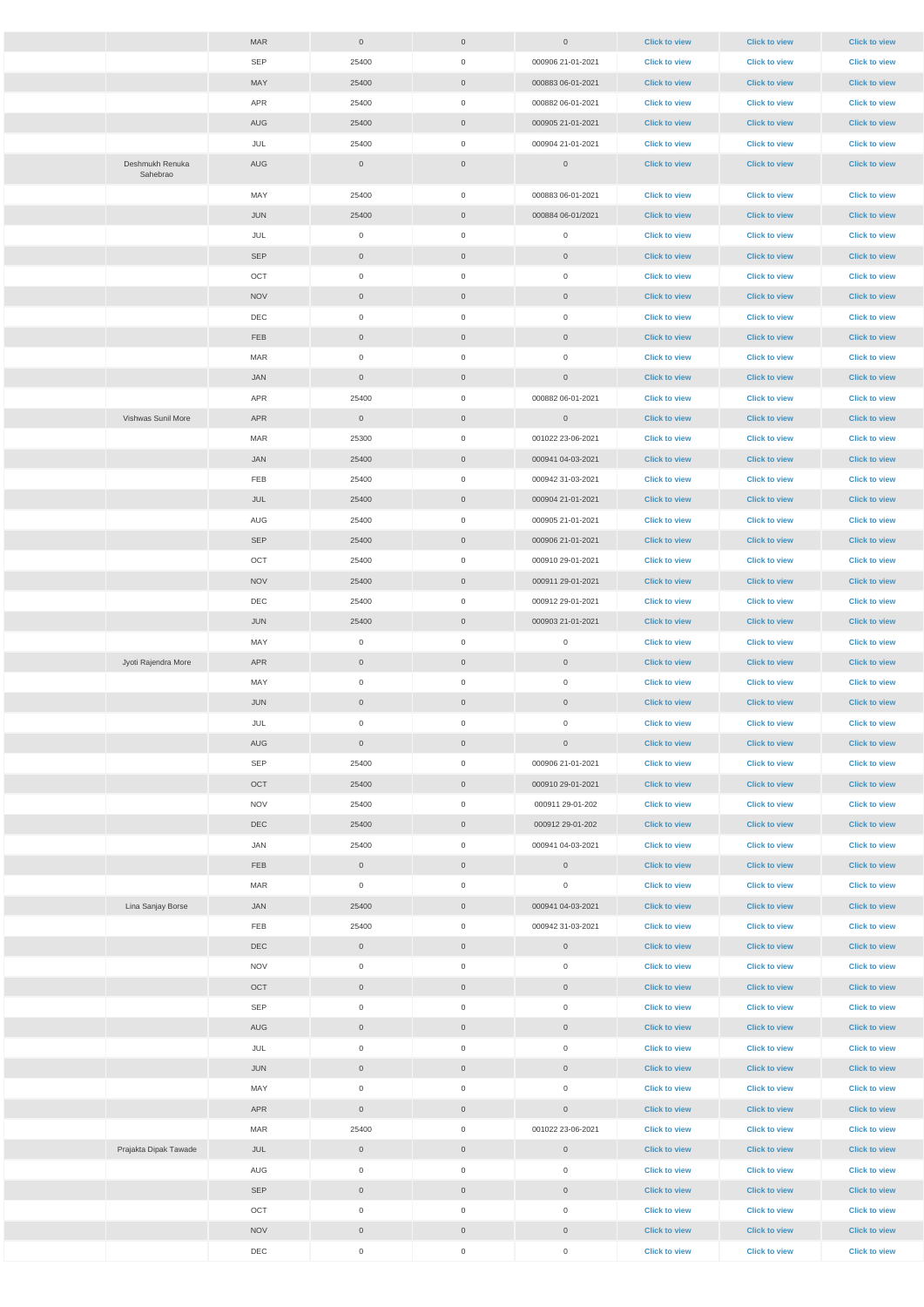|                      | <b>JAN</b> | $\overline{0}$   | $\overline{0}$ | $\overline{0}$      | <b>Click to view</b> | <b>Click to view</b> | <b>Click to view</b> |
|----------------------|------------|------------------|----------------|---------------------|----------------------|----------------------|----------------------|
|                      | FEB        | 25400            | $\overline{0}$ | 000942 31-03-2021   | <b>Click to view</b> | <b>Click to view</b> | <b>Click to view</b> |
|                      | <b>MAR</b> | 25400            | $\overline{0}$ | 001022 23-06-2021   | <b>Click to view</b> | <b>Click to view</b> | <b>Click to view</b> |
|                      | MAY        | $\boldsymbol{0}$ | $\overline{0}$ | $\mathbf 0$         | <b>Click to view</b> | <b>Click to view</b> | <b>Click to view</b> |
|                      | <b>JUN</b> | $\mathbb O$      | $\overline{0}$ | $\mathsf{O}\xspace$ | <b>Click to view</b> | <b>Click to view</b> | <b>Click to view</b> |
|                      | <b>APR</b> | $\boldsymbol{0}$ | $\mathbf 0$    | $\mathbf 0$         | <b>Click to view</b> | <b>Click to view</b> | <b>Click to view</b> |
| Ashwini Prakash Wagh | <b>NOV</b> | $\overline{0}$   | $\overline{0}$ | $\mathbf 0$         | <b>Click to view</b> | <b>Click to view</b> | <b>Click to view</b> |
|                      | DEC        | $\mathbf 0$      | $\mathbf 0$    | $\mathbf 0$         | <b>Click to view</b> | <b>Click to view</b> | <b>Click to view</b> |
|                      | <b>JAN</b> | 25400            | $\overline{0}$ | 000941 04-03-2021   | <b>Click to view</b> | <b>Click to view</b> | <b>Click to view</b> |
|                      | FEB        | 25400            | $\overline{0}$ | 000942 31-03-2021   | <b>Click to view</b> | <b>Click to view</b> | <b>Click to view</b> |
|                      | <b>MAR</b> | 25400            | $\overline{0}$ | 001022 23-06-2021   | <b>Click to view</b> | <b>Click to view</b> | <b>Click to view</b> |
|                      | AUG        | $\overline{0}$   | $\mathbf 0$    | $\overline{0}$      | <b>Click to view</b> | <b>Click to view</b> | <b>Click to view</b> |
|                      | <b>APR</b> | $\overline{0}$   | $\overline{0}$ | $\overline{0}$      | <b>Click to view</b> | <b>Click to view</b> | <b>Click to view</b> |
|                      | MAY        | $\overline{0}$   | $\mathbf 0$    | $\mathbf 0$         | <b>Click to view</b> | <b>Click to view</b> | <b>Click to view</b> |
|                      | <b>JUN</b> | $\overline{0}$   | $\overline{0}$ | $\overline{0}$      | <b>Click to view</b> | <b>Click to view</b> | <b>Click to view</b> |
|                      | JUL        | $\mathbf 0$      | $\mathsf{O}$   | $\mathsf{O}\xspace$ | <b>Click to view</b> | <b>Click to view</b> | <b>Click to view</b> |
|                      | <b>SEP</b> | $\overline{0}$   | $\overline{0}$ | $\mathsf{O}\xspace$ | <b>Click to view</b> | <b>Click to view</b> | <b>Click to view</b> |
|                      | OCT        | $\mathbf 0$      | $\mathsf{O}$   | $\mathsf{O}\xspace$ | <b>Click to view</b> | <b>Click to view</b> | <b>Click to view</b> |

## Faculty Workload

|                |                          |                                  |                    |               | Academic         |                |                                              | <b>Theory</b><br>(Number<br>of<br><b>Hours</b><br>per<br>week<br>including | <b>Practical</b><br>(Number<br><sub>of</sub><br><b>Hours</b><br>per |                                   |
|----------------|--------------------------|----------------------------------|--------------------|---------------|------------------|----------------|----------------------------------------------|----------------------------------------------------------------------------|---------------------------------------------------------------------|-----------------------------------|
| S.No           | <b>Faculty Name</b>      | <b>Department</b>                | <b>Designation</b> | <b>Course</b> | Session          | Year           | <b>Subject</b>                               | tutorials)                                                                 | week)                                                               | <b>Remarks</b>                    |
| $\mathbf{1}$   | Anup Prakash Kulkarni    | Dept of Pharmaceutics            | Principal          | D.Pharm       | 2022-<br>2023    |                | Human Anatomy & Physiology                   | $\mathbf{3}$                                                               | $\overline{0}$                                                      | Only<br>theory                    |
|                |                          | Dept of Pharmaceutics            | Principal          | D.Pharm       | 2022-<br>2023    | 2              | Pharmacology & Toxicology                    | 3                                                                          | 6                                                                   | ok                                |
|                |                          | Dept of Pharmaceutics            | Principal          | D.Pharm       | 2019-<br>2020    | $\overline{1}$ | Health Education & Community Pharmacy        | 02                                                                         | $\overline{0}$                                                      | only<br>theory                    |
|                |                          | Dept of Pharmaceutics            | Principal          | D.Pharm       | 2019-<br>2020    | 2              | Pharmaceutical Jurisprudence                 | 02                                                                         | $\mathbf 0$                                                         | only<br>theory                    |
| $\overline{2}$ | Dr M Rajesh              | Dept of Pharmaceutics            | Professor          | D.Pharm       | 2019-<br>2020    | $\overline{1}$ | Pharmaceutical Chemistry-I                   | 03                                                                         | 09                                                                  | 12 hr in<br>week                  |
|                |                          | Dept of Pharmaceutics            | Professor          | D.Pharm       | 2019-<br>2020    | 2              | Pharmacology & Toxicology                    | 03                                                                         | 04                                                                  | 07 hr<br>per<br>week              |
| 3              | Junaid Salim Shaikh      | Dept of Pharmaceutics            | Lecturer           | D.Pharm       | $2021 -$<br>2022 | $\overline{2}$ | Pharmaceutical Chemistry-II                  | 04                                                                         | 15                                                                  | 04 hour<br>lecture<br>per<br>week |
|                |                          | Dept of Pharmaceutics            | Lecturer           | D.Pharm       | 2019-<br>2020    | 2              | Pharmaceutics-II                             | 3                                                                          | 12                                                                  | Four<br>hours<br>practical        |
|                |                          | Dept of Pharmaceutics            | Lecturer           | D.Pharm 2019- | 2020             | $\mathbf{1}$   | Pharmaceutics-I                              | $\mathbf{3}$                                                               | 12                                                                  | 4 hours<br>practical              |
|                |                          | Dept of Pharmaceutics            | Lecturer           | D.Pharm       | 2021-<br>2022    | $\overline{1}$ | <b>Biochemistry &amp; Clinical Pathology</b> | 02                                                                         | 09                                                                  | 3 hour<br>practical               |
| $\overline{4}$ | Lina Sanjay Borse        | Dept of Pharmaceutical Chemistry | Lecturer           | D.Pharm       | $2021 -$<br>2022 | $\overline{2}$ | Pharmaceutical Jurisprudence                 | 02                                                                         | $00\,$                                                              | no<br>practical                   |
|                |                          | Dept of Pharmaceutical Chemistry | Lecturer           | D.Pharm       | 2021-<br>2022    | $\overline{1}$ | Pharmaceutical Chemistry-I                   | 03                                                                         | 09                                                                  | three<br>hour<br>practical        |
|                |                          | Dept of Pharmaceutical Chemistry | Lecturer           | D.Pharm       | 2022-<br>2023    | 2              | Pharmaceutical Chemistry-II                  | $\mathbf{3}$                                                               | 9                                                                   | Practical<br>and<br>Theory        |
| 5              | PATIL SHITAL LAXMAN      | Dept of Pharmacy Practice        | Lecturer           | D.Pharm       | 2022-<br>2023    | $\overline{1}$ | Human Anatomy & Physiology                   | $\mathsf{O}\xspace$                                                        | 6                                                                   | OK                                |
|                |                          | Dept of Pharmacy Practice        | Lecturer           | D.Pharm       | 2022-<br>2023    | 2              | Pharmaceutical Jurisprudence                 | $\overline{2}$                                                             | $\overline{0}$                                                      | OK                                |
| 6              | Prajakta Dipak Tawade    | Dept of Pharmacognosy            | Lecturer           | D.Pharm       | $2021 -$<br>2022 | 2              | Pharmaceutics-II                             | $00\,$                                                                     | 8                                                                   | 4 hours<br>Practical              |
|                |                          | Dept of Pharmacognosy            | Lecturer           | D.Pharm       | 2021-<br>2022    | $\overline{2}$ | Pharmacology & Toxicology                    | $00\,$                                                                     | 6                                                                   | Only<br>Practical                 |
| $\overline{7}$ | vaishali dinesh badgujar | Dept of Pharmaceutics            | Lecturer           | D.Pharm       | 2019-<br>2020    | 2              | Pharmacology & Toxicology                    | 3                                                                          | $\overline{4}$                                                      | Performe                          |
|                |                          | Dept of Pharmaceutics            | Lecturer           | D.Pharm       | 2019-<br>2020    | $\mathbf{1}$   | Pharmaceutics-I                              | $\mathbf{3}$                                                               | 12                                                                  | Performe                          |
|                |                          | Dept of Pharmaceutics            | Lecturer           | D.Pharm       | 2020-<br>2021    | 2              | Pharmacology & Toxicology                    | 3                                                                          | 6                                                                   | confirm                           |
|                |                          | Dept of Pharmaceutics            | Lecturer           | D.Pharm       | 2020-<br>2021    | $\overline{1}$ | Pharmaceutics-I                              | $\mathbf{3}$                                                               | 12                                                                  | confirm                           |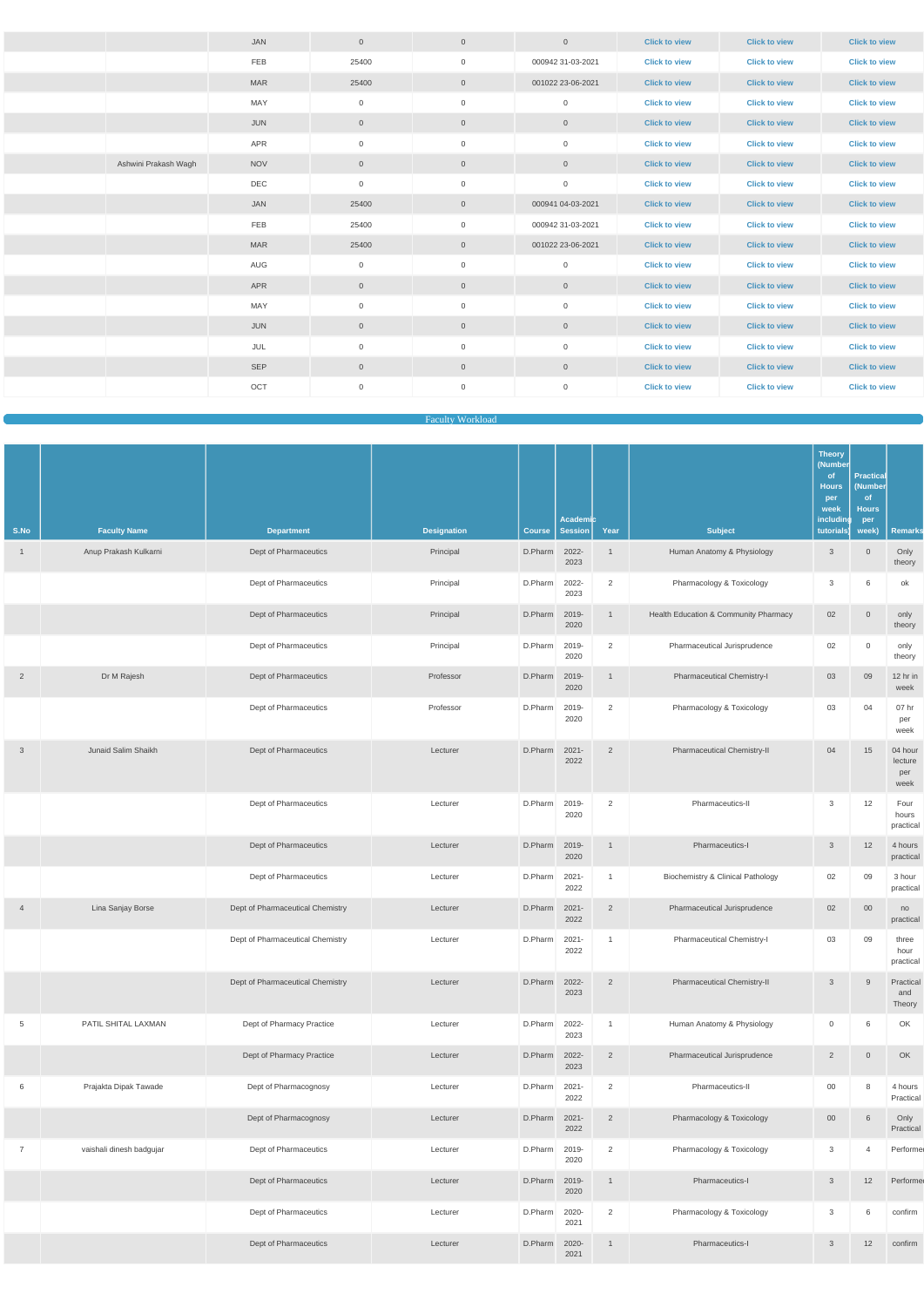| Vishwas Sunil More | Dept of<br>Pharmaceutics | Lecturer | D.Pharm | 2021-2022 | Drug Store and<br><b>Business</b><br>Management | 03 |    | no practical       |
|--------------------|--------------------------|----------|---------|-----------|-------------------------------------------------|----|----|--------------------|
|                    | Dept of<br>Pharmaceutics | Lecturer | D.Pharm | 2021-2022 | Pharmaceutics-I                                 | 03 | 14 | Four hour prctical |

## **Faculty Details for New Institution**

## **Click to view Consent letter of Principal and Teaching Faculty**

Academic / Establishment Expenditure of the Institution for the past 3 Years

| <b>Budget Heads</b> | 2021 - 2022             | $2020 - 2021$           | 2019 - 2020             |
|---------------------|-------------------------|-------------------------|-------------------------|
| Recurring           | Amount in (INR in Lacs) | Amount in (INR in Lacs) | Amount in (INR in Lacs) |
| Fee to apex Bodies  | 6                       | $\overline{1}$          | 2.25                    |
| Chemicals           | $0.7\,$                 | 0.6                     | 0.56                    |
| Electricity         | $0.2\,$                 | 2.2                     | 2.17                    |
| Phone Bills         | 0.5                     | $0.3\,$                 | 0.26                    |
| Travelling          | 0.26                    | 0.32                    | 0.29                    |
| Annual maintenances | $0.5\,$                 | 49.5                    | 42.1                    |
| Stationary          | 0.4                     | 0.35                    | 0.31                    |
| Miscellaneous       | 10                      | 8.1                     | 7.1                     |
| Glassware's         | 0.18                    | 0.16                    | 0.15                    |
| Non-Recurring       | Amount in (INR in Lacs) | Amount in (INR in Lacs) | Amount in (INR in Lacs) |
| <b>Building</b>     | 0.1                     | $0.5\,$                 | 0.25                    |
| Equipments          | 0.3                     | $0.2\,$                 | 0.35                    |
| Vehicles            | 0.2                     | 0.15                    | 0.5                     |
| Books & Journals    | $0.8\,$                 | 0.6                     | 0.57                    |
| Furniture's         | 1.8                     | 1.7                     | 1.67                    |

## Income and Expenditure

|                      | <b>INCOME</b>          |  |
|----------------------|------------------------|--|
| <b>Particulars</b>   | <b>Amount in (INR)</b> |  |
| <b>Grants Govt</b>   | $\Omega$               |  |
| <b>Grants Others</b> | $\Omega$               |  |
| <b>Tution Fee</b>    | 87.24                  |  |
| <b>Library Fee</b>   | ∩                      |  |
| Sports Fee           | ∩                      |  |
| Uinion Fee           | $\Omega$               |  |
| <b>Others</b>        | 13                     |  |

| <b>EXPENDITURE</b> |                        |  |  |  |  |
|--------------------|------------------------|--|--|--|--|
| <b>Particulars</b> | <b>Amount in (INR)</b> |  |  |  |  |
| <b>Building</b>    | 00                     |  |  |  |  |
| Equipment          | 00                     |  |  |  |  |
| <b>Others</b>      | 12.71                  |  |  |  |  |

|                             | <b>REVENUE EXPENDITURE</b> |  |
|-----------------------------|----------------------------|--|
| <b>Particulars</b>          | <b>Amount in (INR)</b>     |  |
| Revenue Exp - Salary        | 35.81                      |  |
| Maintenance Exp - College   | 3.52                       |  |
| Maintenance Exp - Others    | 0.87                       |  |
| Apex Bodies Fee             | 0.75                       |  |
| Chemicals                   | 0.11                       |  |
| Stationary                  | 0.22                       |  |
| Deposit held by the College | $00\,$                     |  |
| Annual maintenances         | $00\,$                     |  |
| Misc.Expenditure            | 10.86                      |  |
| Others                      | $00\,$                     |  |

| <b>Course</b>  | <b>Titles Required</b> | <b>Titles Available</b> | <b>Volume Required</b> | <b>Volume Available</b> | No of Journals |  |
|----------------|------------------------|-------------------------|------------------------|-------------------------|----------------|--|
| D.Pharm        | 200                    | 516                     | 750                    | 4171                    |                |  |
| <b>B.Pharm</b> | 500                    |                         | 1500                   |                         |                |  |

**Enclose Details of the Journals subscribed** View

## Subject Wise Classification

| <b>Subject</b>                                | <b>Available Numbers</b> | <b>Available Titles</b> |  |  |
|-----------------------------------------------|--------------------------|-------------------------|--|--|
| Pharmacognosy                                 | 436                      | 55                      |  |  |
| <b>Pharmacy Practice</b>                      | 161                      | 23                      |  |  |
| Human anatomy & physiology                    | 306                      | 37                      |  |  |
| Pharmaceutics (dispensing & general Pharmacy) | 391                      | 37                      |  |  |
| Pharmaceutical organic chemistry              | 363                      | 87                      |  |  |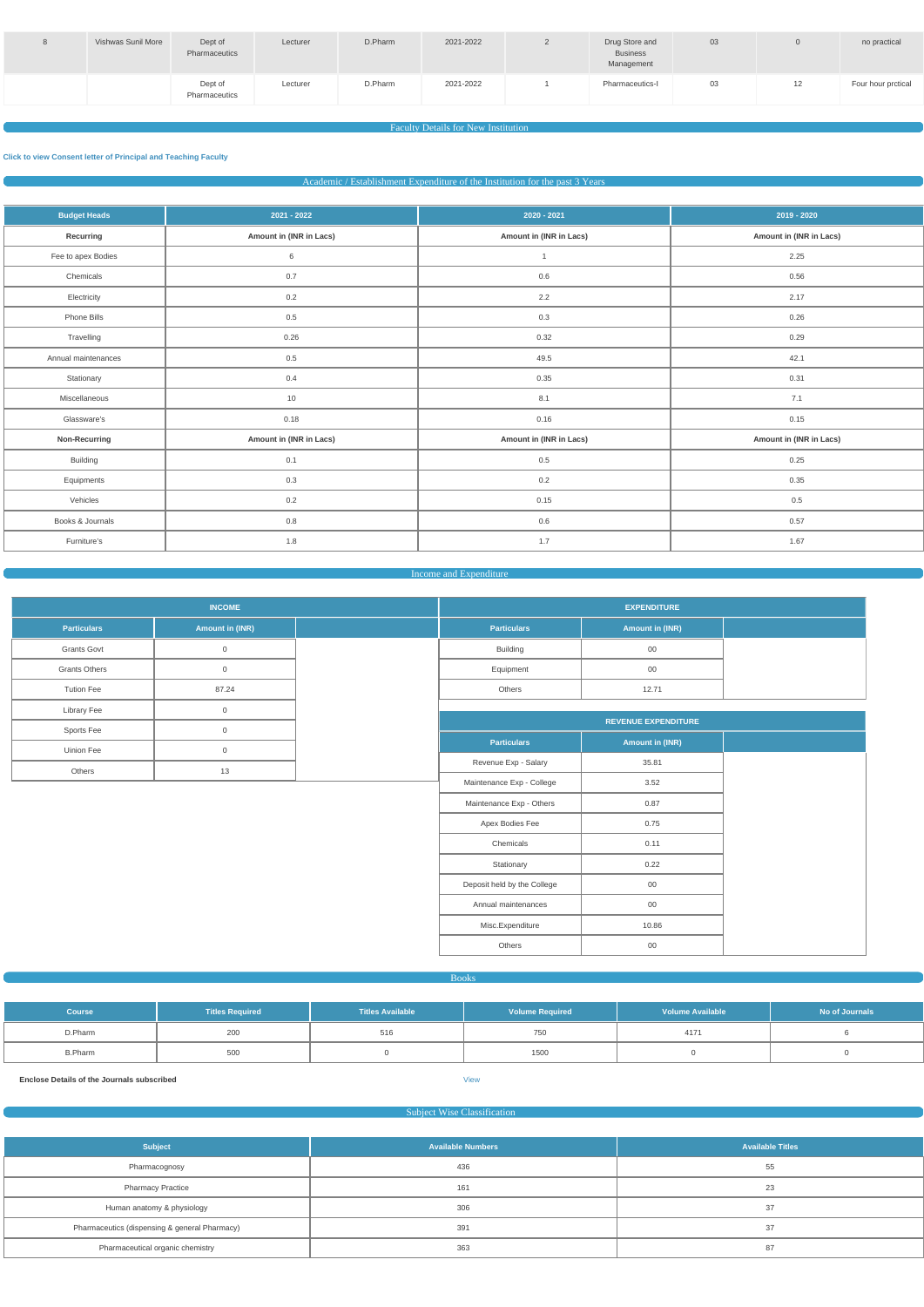| Pharmaceutical inorganic chemistry                                                       | 446            | 25             |
|------------------------------------------------------------------------------------------|----------------|----------------|
| Pharmaceutical microbiology                                                              | 19             | 6              |
| Pathophysiology                                                                          | $\overline{0}$ | $\overline{0}$ |
| Applied biochemistry & clinical chemistry                                                | 406            | 65             |
| Pharmacology                                                                             | 347            | 35             |
| Pharmaceutical jurisprudence                                                             | 224            | 20             |
| Pharmaceutical dosage form                                                               | $\overline{0}$ | $\overline{0}$ |
| Community pharmacy                                                                       | 218            | 18             |
| Clinical pharmacy                                                                        | $\overline{0}$ | $\overline{0}$ |
| Hospital pharmacy                                                                        | 340            | 34             |
| Pharmacotheraputics                                                                      | $\overline{0}$ | $\overline{0}$ |
| Pharmaceutical analysis and Quality Assurance                                            | $\overline{0}$ | $\overline{0}$ |
| Medicinal chemistry                                                                      | $\overline{0}$ | $\overline{0}$ |
| Biology                                                                                  | $\overline{0}$ | $\overline{0}$ |
| Computer science or computer application in pharmacy                                     | $\overline{7}$ | $\overline{4}$ |
| Mathematics / statistics                                                                 | $\overline{1}$ | $\overline{1}$ |
| <b>Communication Skills</b>                                                              | 325            | 48             |
| Pharmaceutics - Drug Delivery systems, Pharmaceutical Engineering, Regulatory<br>Science | 181            | 21             |
|                                                                                          |                |                |

#### Other Facilities

| <b>Particulars</b>   | Number Required | <b>Number Available</b> |
|----------------------|-----------------|-------------------------|
| Computers            | 10              | 10                      |
| Printers             |                 |                         |
| Internet facilities  | 4MBPS           |                         |
| Photocopier          |                 |                         |
| Scanner              |                 |                         |
| <b>LCD Projector</b> |                 |                         |

## PG & Ph.D Projects guided by the Faculty Members for the past 3 years

| S.No | Name of the Supervisor | Name of the Candidate | <b>Type of Project</b> | Title of the Thesis/Dissertation | Duration (in months) | Year        |
|------|------------------------|-----------------------|------------------------|----------------------------------|----------------------|-------------|
|      | NA                     | <b>NA</b>             |                        | <b>NA</b>                        |                      | 2020 - 2021 |
|      | NA                     | <b>NA</b>             | PG                     | <b>NA</b>                        |                      | 2019 - 2020 |

## Projects (Major/Minor Projects) completed for the past 3 years

| S.No | Name of the Investigator | Title of the project | <b>Duration (in months)</b> | <b>Sanctioned Amount</b> | <b>Funding Agency</b> | Year        |
|------|--------------------------|----------------------|-----------------------------|--------------------------|-----------------------|-------------|
|      | <b>NO</b>                | <b>NO</b>            |                             |                          | <b>NO</b>             | 2020 - 2021 |
|      | <b>NO</b>                | <b>NO</b>            |                             |                          | <b>NO</b>             | 2019 - 2020 |

## **Common Going Projects (Major / Minor)**

| S.No. | <b>Name of the Faculty</b> | <b>Title of the Projects</b> | Duration (in days) | <b>Sanctioned Amount</b> | <b>Funded by</b>     |
|-------|----------------------------|------------------------------|--------------------|--------------------------|----------------------|
|       | <b>INIL</b>                | <b>INIL</b>                  |                    |                          | $\mathbf{M}$<br>IVIL |

**Details of Research Collaborations for the past 3 Years** 

| S.No           | <b>Name of Collaborating Organization</b>                                | <b>Nature Of Collaboration</b> | <b>Outcome of collaboration</b>                                          | Year        |
|----------------|--------------------------------------------------------------------------|--------------------------------|--------------------------------------------------------------------------|-------------|
|                | Shri Chamundamata Homoeopathic Medical<br>College and Hospital Jalgaon   | Training                       | <b>Students Practical Training</b>                                       | 2021 - 2022 |
| $\overline{2}$ | Shri Gulabrao Deokar Institute of Pharmacy and<br><b>Research Center</b> | Seminars/conferences/workshops | Conduct of guest lecture                                                 | 2021 - 2022 |
| 3              | SSBT INSTITUTE OF PHARMACY BAMBHORI<br><b>JALGAON</b>                    | Seminars/conferences/workshops | Staff Participated in workshop organized by SSBT<br>Bambhori.            | 2020 - 2021 |
|                | vadnere laboratories                                                     | Training                       | Training to students and staff                                           | 2021 - 2022 |
| 5              | Polymed Pharmaceuticals Pvt Ltd                                          | Training                       | Training and information to students about<br><b>Industrial Pharmacy</b> | 2021 - 2022 |
| 6              | vadnere laboratories                                                     | Training                       | Training to students and staff                                           | 2020 - 2021 |
| $\overline{ }$ | Polymed Pharmaceuticals Pvt Ltd                                          | Training                       | Training and information to students about<br><b>Industrial Pharmacy</b> | 2020 - 2021 |
| 8              | vadnere laboratories                                                     | Training                       | The owners have conducted guest lecture at the<br>institute.             | 2019 - 2020 |
| 9              | SSBT INSTITUTE OF PHARMACY BAMBHORI<br><b>JALGAON</b>                    | Seminars/conferences/workshops | Staff Participated in workshop organized by SSBT<br>Bambhori.            | 2019 - 2020 |

Details of Research Publications in Indexed Journals for the past 3 Years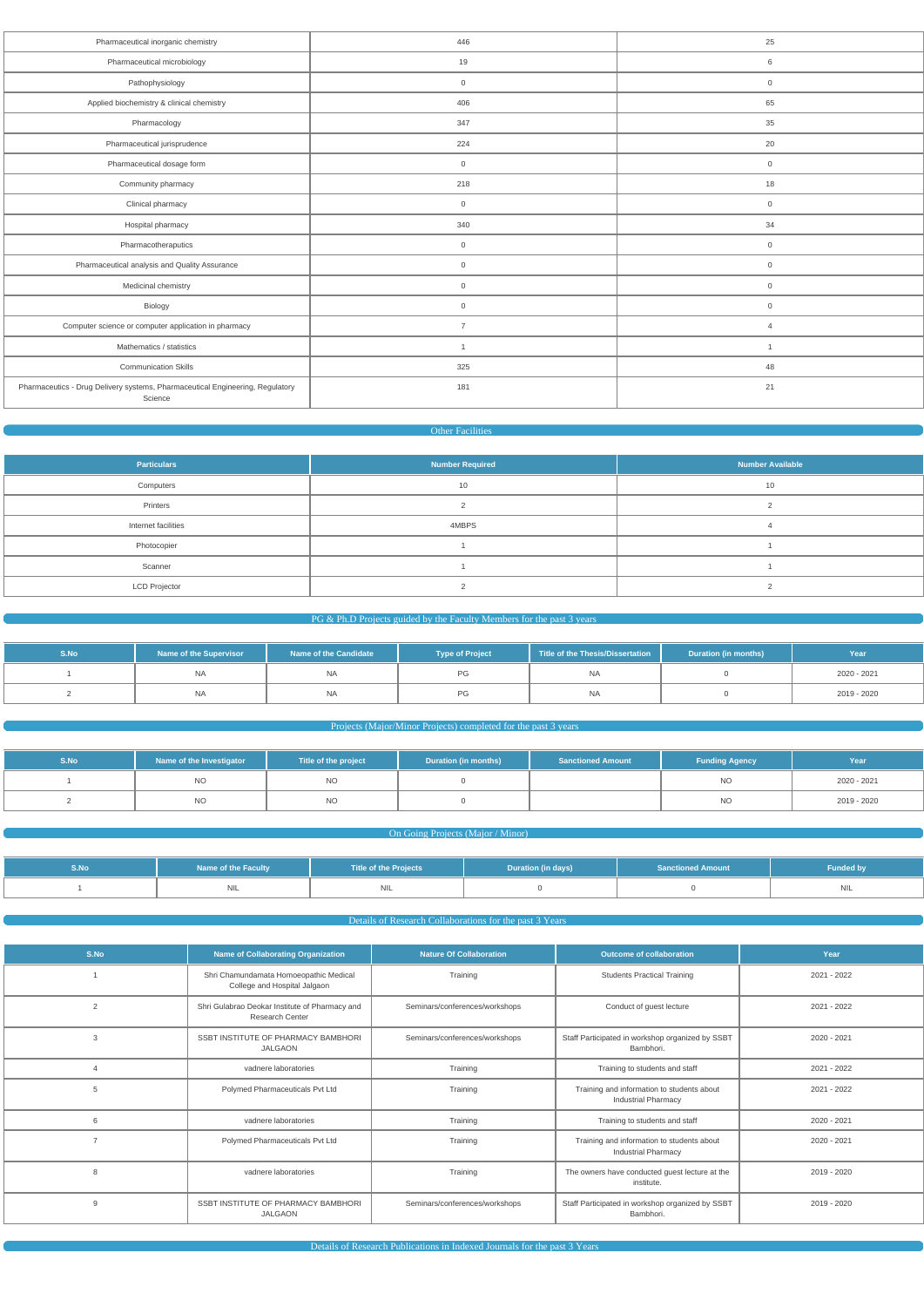| S.No | <b>Authors</b>    | <b>Title</b>                                                                                                                                                                           | Journal           | Volume: Issue; Page Numbers | <b>Impact Factor (Provided by</b><br>JCRfi only) | Year        |
|------|-------------------|----------------------------------------------------------------------------------------------------------------------------------------------------------------------------------------|-------------------|-----------------------------|--------------------------------------------------|-------------|
|      | Suraj Sunil Patil | Ultrasound Assisted Facile<br>Synthesis of Nanostructured Hybrid<br>Vesicle for the Nasal Delivery of<br>Indomethacin Response Surface<br>Optimization Microstructure and<br>Stability | AAPS PharmSciTech | 2019 January 29 20 3 97     | 2.8                                              | 2019 - 2020 |
|      | no                | no                                                                                                                                                                                     | no                | $\overline{\phantom{a}}$    | no                                               | 2019 - 2020 |

## **Consultancy Services for the past 3 Years Consultancy Services for the past 3 Years**

| S.No | Name of the Individual/Industry | Title of the work                                              | Duration(in days) | Name of the Institution/Industry          | <b>Amount Received</b> | Year        |
|------|---------------------------------|----------------------------------------------------------------|-------------------|-------------------------------------------|------------------------|-------------|
|      | NII                             | <b>NII</b>                                                     |                   | ΝIΙ                                       |                        | 2020 - 2021 |
|      | Anup P Kulkarni                 | Jury Member for State Level poster<br>presentation Competition |                   | Govt Polytechnic Pharmacy Dept<br>jalgaon |                        | 2019 - 2020 |

## **Patents** and the control of the control of the **Patents** and the control of the control of the control of the control of the control of the control of the control of the control of the control of the control of the contro

| S.No | Title | Filed (Provide Patent Application Number) | <b>Example 2 Awarded (Provide Patent Grant Number)</b> | Name of the Inventor/s |
|------|-------|-------------------------------------------|--------------------------------------------------------|------------------------|
|      |       |                                           |                                                        |                        |

## **Department wise Equipments**

| S.No            | <b>Name of the Department</b> | Name of the Equipment                            | <b>Minimum required</b>   | <b>Available</b>    | <b>Working</b>      |
|-----------------|-------------------------------|--------------------------------------------------|---------------------------|---------------------|---------------------|
| $\mathbf{1}$    | Dept of Pharmaceutics         | Ampoule sealing machine                          | $\mathbf{1}$              | $\mathbf{1}$        | $\mathbf{1}$        |
| $\overline{2}$  | Dept of Pharmaceutics         | Magnetic stirrer 500ml & 1 Litr capacity         | 5                         | 5                   | 5                   |
| $\mathbf{3}$    | Dept of Pharmaceutics         | Aseptic cabinet                                  | $\mathbf{1}$              | $\mathbf{1}$        | $\mathbf{1}$        |
| $\overline{4}$  | Dept of Pharmaceutics         | Tablet coating machine                           | $\mathbf{1}$              | $\mathbf{1}$        | $\mathbf{1}$        |
| $5\phantom{.0}$ | Dept of Pharmaceutics         | <b>Ball mill</b>                                 | $\mathbf{1}$              | $\mathbf{1}$        | $\mathbf{1}$        |
| $6\,$           | Dept of Pharmaceutics         | Double cone blender                              | $\overline{1}$            | $\mathsf 0$         | $\mathbf 0$         |
| $\overline{7}$  | Dept of Pharmaceutics         | Autoclave                                        | $\overline{2}$            | $\mathbf{1}$        | $\mathbf{1}$        |
| 8               | Dept of Pharmaceutics         | Steam distillation still                         | $\mathbf{1}$              | $\mathbf{1}$        | $\mathbf{1}$        |
| 9               | Dept of Pharmaceutics         | Vacuum pump                                      | $\ensuremath{\mathsf{3}}$ | $\mathbf{1}$        | $\mathbf{1}$        |
| $10$            | Dept of Pharmaceutics         | Standard sieves no. 8, 10, 12, 22, 44, 66,<br>80 | $\mathbf{1}$              | $\overline{2}$      | $\overline{2}$      |
| 11              | Dept of Pharmaceutics         | Tablet punching machine                          | $\mathbf{1}$              | $\mathbf{1}$        | $\mathbf{1}$        |
| 12              | Dept of Pharmaceutics         | Capsule filling machine                          | $\overline{1}$            | $\mathbf{1}$        | $\mathbf{1}$        |
| 13              | Dept of Pharmaceutics         | Ampoules washing machine                         | $\mathbf{1}$              | $\mathbf{1}$        | $\mathbf{1}$        |
| 14              | Dept of Pharmaceutics         | Tablet Disintegration apparatus                  | $\overline{2}$            | $\mathbf{1}$        | $\mathbf{1}$        |
| 15              | Dept of Pharmaceutics         | Hardness tester                                  | 5                         | 5                   | $5\phantom{.0}$     |
| 16              | Dept of Pharmaceutics         | Friability test apparatus                        | $\overline{2}$            | $\mathbf{1}$        | $\mathbf{1}$        |
| 17              | Dept of Pharmaceutics         | Clarity test apparatus                           | $\mathbf{1}$              | $\mathbf{1}$        | $\mathbf{1}$        |
| 18              | Dept of Pharmaceutics         | <b>BOD</b> Incubator                             | $\mathbf{1}$              | $\mathsf 0$         | $\overline{0}$      |
| 19              | Dept of Pharmaceutics         | Digital pH meter                                 | 5                         | $\mathbf{1}$        | $\mathbf{1}$        |
| 20              | Dept of Pharmaceutics         | <b>Bulk density</b>                              | $\mathbf{1}$              | $\mathsf{O}\xspace$ | $\mathsf{O}\xspace$ |
| 21              | Dept of Pharmaceutics         | Hot plate                                        | 5                         | $\,$ 5 $\,$         | $\overline{5}$      |
| 22              | Dept of Pharmaceutics         | <b>Humidity Chambers</b>                         | $\mathbf{1}$              | $\mathsf{O}\xspace$ | $\mathsf{O}\xspace$ |
| 23              | Dept of Pharmaceutics         | Tray dryer                                       | $\mathbf 1$               | $\overline{0}$      | 0                   |
| 24              | Dept of Pharmaceutics         | Moisture balance                                 | $\mathbf{1}$              | $\mathsf{O}\xspace$ | $\mathsf{O}\xspace$ |
| 25              | Dept of Pharmaceutics         | Water bath                                       | $\,$ 5 $\,$               | $5\phantom{.0}$     | $\overline{5}$      |
| 26              | Dept of Pharmaceutics         | Ointment filling machine                         | $\mathbf{1}$              | $\mathbf{1}$        | $\mathbf{1}$        |
| 27              | Dept of Pharmaceutics         | Capsule counter                                  | $\overline{2}$            | $\overline{2}$      | $\overline{2}$      |
| 28              | Dept of Pharmaceutics         | Homoginizer                                      | 5                         | $5\phantom{.0}$     | $5\phantom{.0}$     |
| 29              | Dept of Pharmaceutics         | Digital balance                                  | 5                         | $\mathbf{1}$        | $\mathbf{1}$        |
| $30\,$          | Dept of Pharmaceutics         | Microscope                                       | 30                        | 25                  | 25                  |
| 31              | Dept of Pharmaceutics         | Stage and eye piece micrometers                  | 30                        | 30                  | 30                  |
| $32\,$          | Dept of Pharmaceutics         | Brookfileld viscometer                           | $\mathbf{1}$              | $\mathsf{O}\xspace$ | $\mathsf{O}\xspace$ |
| 33              | Dept of Pharmaceutics         | Sieve Shaker Machine                             | $\mathbf{1}$              | $\mathsf{O}\xspace$ | $\mathsf{O}\xspace$ |
| 34              | Dept of Pharmaceutics         | <b>Extractive Distillator</b>                    | $\mathbf{1}$              | $\mathsf{O}\xspace$ | $\mathsf{O}\xspace$ |
| 35              | Dept of Pharmaceutics         | Mechanical Stirrer                               | 5                         | $5\phantom{.0}$     | 5                   |
| 36              | Dept of Pharmaceutics         | Suppository mold                                 | 25                        | 30                  | 30                  |
| 37              | Dept of Pharmaceutics         | Ultra Sonicator                                  | $\overline{4}$            | $\mathsf{O}\xspace$ | $\mathsf{O}\xspace$ |
| 38              | Dept of Pharmaceutics         | Sterility tester                                 | $\mathbf{1}$              | $\mathbf 0$         | $\mathsf{O}\xspace$ |
| 39              | Dept of Pharmaceutics         | Franz Diffusion cell                             | $\overline{5}$            | $\boldsymbol{0}$    | $\mathsf{O}\xspace$ |
| 40              | Dept of Pharmaceutics         | Hot Air Oven                                     | 5                         | $\mathbf{1}$        | $\mathbf{1}$        |
| 41              | Dept of Pharmaceutics         | Tablet Dissolution test apparatus                | $\sqrt{2}$                | $\mathbf{1}$        | $\mathbf{1}$        |
|                 |                               |                                                  |                           |                     |                     |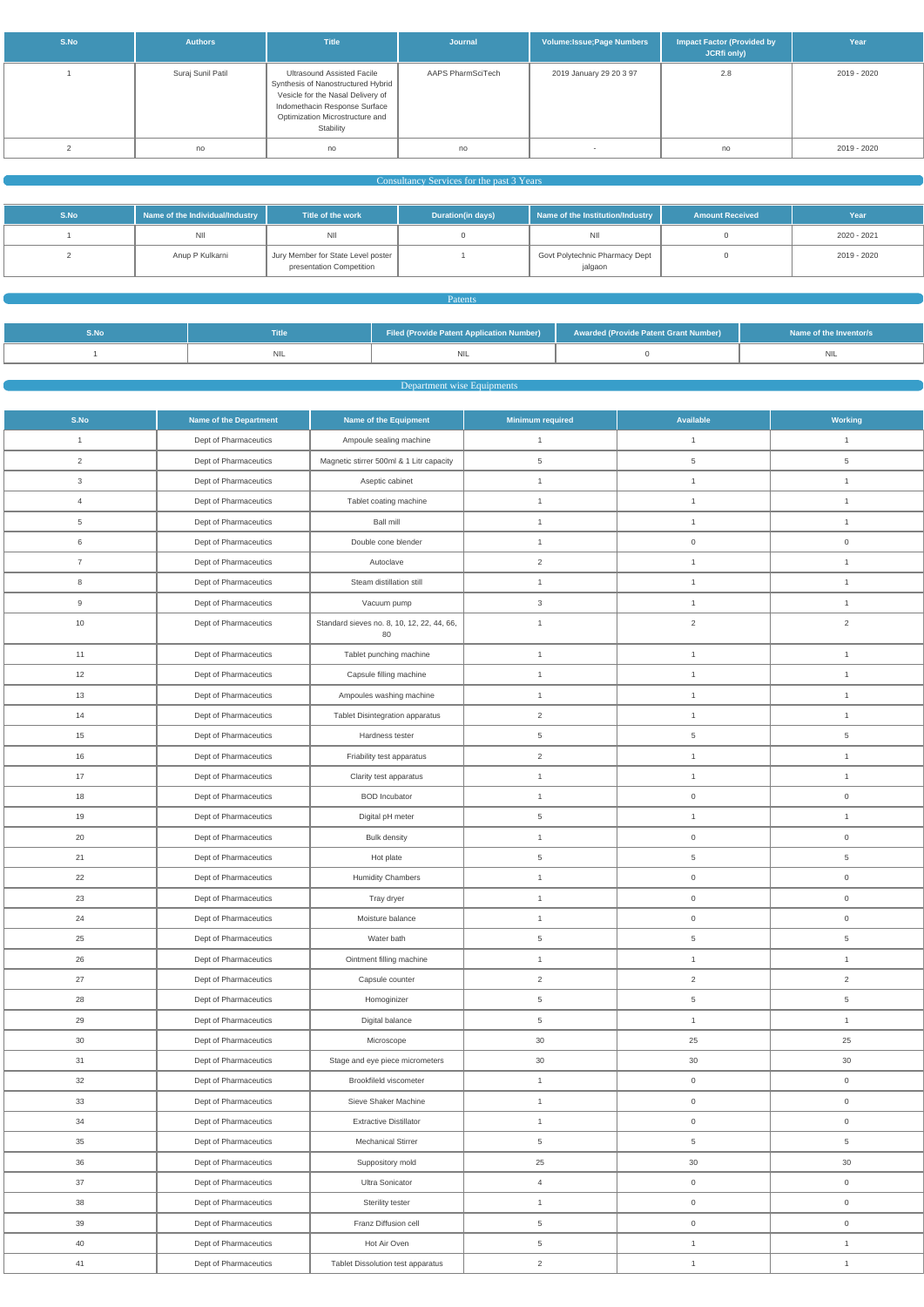| 42  | Dept of Pharmaceutics            | Mortar and Pestle                                    | 40                  | 40                                | 40                  |
|-----|----------------------------------|------------------------------------------------------|---------------------|-----------------------------------|---------------------|
| 43  | Dept of Pharmaceutics            | Milli Pore Filter                                    | $\mathbf{1}$        | 3                                 | 3                   |
| 44  | Dept of Pharmaceutics            | Vacuum Distillator                                   | $\overline{2}$      | $\mathsf{O}\xspace$               | $\mathsf 0$         |
| 45  | Dept of Pharmaceutics            | Desiccators                                          | 5                   | $5\phantom{.0}$                   | $\overline{5}$      |
| 46  | Dept of Pharmaceutics            | Refrigerator                                         | 2                   | $\mathbf{1}$                      | $\overline{1}$      |
| 47  | Dept of Pharmaceutics            | Tincture press                                       | $\overline{2}$      | $\mathbf{1}$                      | $\overline{1}$      |
| 48  | Dept of Pharmaceutics            | Centrifuge                                           | 2                   | $\mathbf{1}$                      | $\overline{1}$      |
| 49  | Dept of Pharmaceutics            | Colony Counter                                       | $\mathbf{1}$        | $\mathsf 0$                       | $\mathbb O$         |
| 50  | Dept of Pharmaceutics            | Antibiotic Zone Rader                                | $\mathbf{1}$        | $\mathsf{O}\xspace$               | $\mathbf 0$         |
| 51  | Dept of Pharmaceutics            | Laminar Air Flow                                     | $\mathbf{1}$        | $\mathbf{1}$                      | $\overline{1}$      |
| 52  | Dept of Pharmaceutics            | Micropipette single & Multi Channeled                | $\overline{4}$      | $\overline{0}$                    | $\mathbf 0$         |
| 53  | Dept of Pharmaceutics            | UV Cabinet                                           | 2                   | $\overline{2}$                    | 2                   |
| 54  | Dept of Pharmaceutical Chemistry | Refractometer                                        | $\mathbf{1}$        | $\mathbf{1}$                      | $\overline{1}$      |
| 55  | Dept of Pharmaceutical Chemistry | Polarimeter                                          | $\mathbf{1}$        | $\mathbf{1}$                      | $\overline{1}$      |
| 56  | Dept of Pharmaceutical Chemistry | Photoelectric colorimeter                            | $\mathbf{1}$        | $\mathbf{1}$                      | $\mathbf{1}$        |
| 57  | Dept of Pharmaceutical Chemistry | Atomic model set                                     | 2                   | $\overline{2}$                    | 2                   |
| 58  | Dept of Pharmaceutical Chemistry | Electronic balance                                   | 2                   | $\mathbf{1}$                      | $\mathbf{1}$        |
| 59  | Dept of Pharmaceutical Chemistry | Periodic table chart                                 | Adequate            | $\mathbf{1}$                      | $\overline{1}$      |
| 60  | Dept of Pharmaceutical Chemistry | Hot plates                                           | 8                   | 8                                 | 8                   |
| 61  | Dept of Pharmaceutical Chemistry | Oven                                                 | 5                   | $\mathbf{1}$                      | $\overline{1}$      |
| 62  | Dept of Pharmaceutical Chemistry | Refrigerator                                         | $\overline{2}$      | $\mathsf{O}\xspace$               | $\mathbf 0$         |
| 63  |                                  |                                                      |                     |                                   | $5\phantom{.0}$     |
| 64  | Dept of Pharmaceutical Chemistry | Analytical Balances for demonstration                | $\overline{5}$<br>5 | $5\phantom{.0}$<br>$\overline{1}$ | $\overline{1}$      |
|     | Dept of Pharmaceutical Chemistry | Digital balance 10mg sensitivity                     |                     |                                   |                     |
| 65  | Dept of Pharmaceutical Chemistry | Suction pumps                                        | 5                   | $\mathbf{1}$                      | $\mathbf{1}$        |
| 66  | Dept of Pharmaceutical Chemistry | Muffle Furnace                                       | 2                   | $\mathbf 0$                       | $\mathbf 0$         |
| 67  | Dept of Pharmaceutical Chemistry | <b>Mechanical Stirrers</b>                           | 5                   | $5\phantom{.0}$                   | $\overline{5}$      |
| 68  | Dept of Pharmaceutical Chemistry | Magnetic Stirrers with Thermostat                    | $10$                | $\,$ 5 $\,$                       | $\overline{5}$      |
| 69  | Dept of Pharmaceutical Chemistry | Vacuum Pump                                          | 2                   | $\mathbf{1}$                      | $\mathbf{1}$        |
| 70  | Dept of Pharmaceutical Chemistry | Digital pH meter                                     | $\overline{5}$      | $\mathbf{1}$                      | $\mathbf{1}$        |
| 71  | Dept of Pharmaceutical Chemistry | Microwave Oven                                       | $\overline{2}$      | $\mathsf{O}\xspace$               | $\mathsf 0$         |
| 72  | Dept of Pharmaceutical Chemistry | <b>Distillation Unit</b>                             | 2                   | $\overline{2}$                    | $\overline{2}$      |
| 73  | Dept of Pharmaceutical Chemistry | Arsenic Limit Test Apparatus                         | 20                  | 20                                | 20                  |
| 74  | Dept of Pharmaceutical Chemistry | Reflux flask and condenser double / triple<br>necked | 20                  | $\mathsf{O}\xspace$               | $\mathsf 0$         |
| 75  | Dept of Pharmaceutical Chemistry | Nessler's Cylinders                                  | 50                  | 20                                | 20                  |
| 76  | Dept of Pharmaceutical Chemistry | Reflux flask and condenser single Necked             | 25                  | 10                                | 10                  |
| 77  | Dept of Pharmaceutical Chemistry | Electronic water bath(12 holes)                      | $\overline{5}$      | $\overline{2}$                    | $\overline{2}$      |
| 78  | Dept of Pharmaceutical Chemistry | Copper water bath                                    | 25                  | 25                                | 25                  |
| 79  | Dept of Pharmaceutical Chemistry | Colorimeter                                          | $\mathbf{1}$        | $\mathbf{1}$                      | $\mathbf{1}$        |
| 80  | Dept of Pharmaceutical Chemistry | UV- Visible Spectrophotometer                        | $\mathbf{1}$        | $\mathbf 0$                       | $\boldsymbol{0}$    |
| 81  | Dept of Pharmaceutical Chemistry | Flourimeter                                          | $\mathbf{1}$        | $\mathsf{O}\xspace$               | $\mathsf 0$         |
| 82  | Dept of Pharmaceutical Chemistry | Digital Balance (1mg sensitivity)                    | $\mathbf{1}$        | $\mathsf{O}\xspace$               | $\mathsf 0$         |
| 83  | Dept of Pharmaceutical Chemistry | Nephelo Turbidity meter                              | $\mathbf{1}$        | $\mathsf 0$                       | $\mathbb O$         |
| 84  | Dept of Pharmaceutical Chemistry | Flame Photometer                                     | $\mathbf{1}$        | $\mathsf{O}\xspace$               | $\mathsf 0$         |
| 85  | Dept of Pharmaceutical Chemistry | Potentiometer                                        | $\mathbf{1}$        | $\mathbf 0$                       | $\mathbb O$         |
| 86  | Dept of Pharmaceutical Chemistry | Conductivity meter                                   | $\mathbf{1}$        | $\overline{0}$                    | $\boldsymbol{0}$    |
| 87  | Dept of Pharmaceutical Chemistry | <b>HPLC</b>                                          | $\mathbf{1}$        | $\mathsf{O}\xspace$               | $\mathsf 0$         |
| 88  | Dept of Pharmaceutical Chemistry | HPTLC (Desirable)                                    | $\mathbf{1}$        | $\mathsf{O}\xspace$               | $\mathbf 0$         |
| 89  | Dept of Pharmaceutical Chemistry | Atomic Absorption and Emission                       | $\mathbf{1}$        | $\overline{0}$                    | $\mathsf{O}\xspace$ |
|     |                                  | spectrophotometer (Desirable)                        |                     |                                   |                     |
| 90  | Dept of Pharmaceutical Chemistry | <b>Biochemistry Analyzer (Desirable)</b>             | $\mathbf{1}$        | $\mathsf{O}\xspace$               | $\boldsymbol{0}$    |
| 91  | Dept of Pharmaceutical Chemistry | Carbon, Hydrogen, Nitrogen Analyzer<br>(Desirable)   | $\mathbf{1}$        | $\mathbf 0$                       | $\mathsf 0$         |
| 92  | Dept of Pharmaceutical Chemistry | Deep Freezer (Desirable)                             | $\mathbf{1}$        | $\mathbf{1}$                      | $\mathbf{1}$        |
| 93  | Dept of Pharmaceutical Chemistry | Ion-Exchanger                                        | $\mathbf{1}$        | $\mathbf{1}$                      | $\mathbf{1}$        |
| 94  | Dept of Pharmaceutical Chemistry | Lyophilizer (Desirable)                              | $\mathbf{1}$        | $\mathsf{O}\xspace$               | $\mathbf 0$         |
| 95  | Dept of Pharmacology             | Microscopes                                          | 20                  | 10                                | 10                  |
| 96  | Dept of Pharmacology             | Haemocytometer with Micropipettes                    | 20                  | 20                                | 20                  |
| 97  | Dept of Pharmacology             | Sahli's haemocytometer                               | 20                  | 20                                | 20                  |
| 98  | Dept of Pharmacology             | Hutchinson's spirometer                              | $\mathbf{1}$        | $\mathsf{O}\xspace$               | $\mathsf{O}\xspace$ |
|     |                                  |                                                      |                     |                                   |                     |
| 99  | Dept of Pharmacology             | Spygmomanometer                                      | 10                  | 10                                | 10                  |
| 100 | Dept of Pharmacology             | Stethoscope                                          | 10                  | 10                                | $10$                |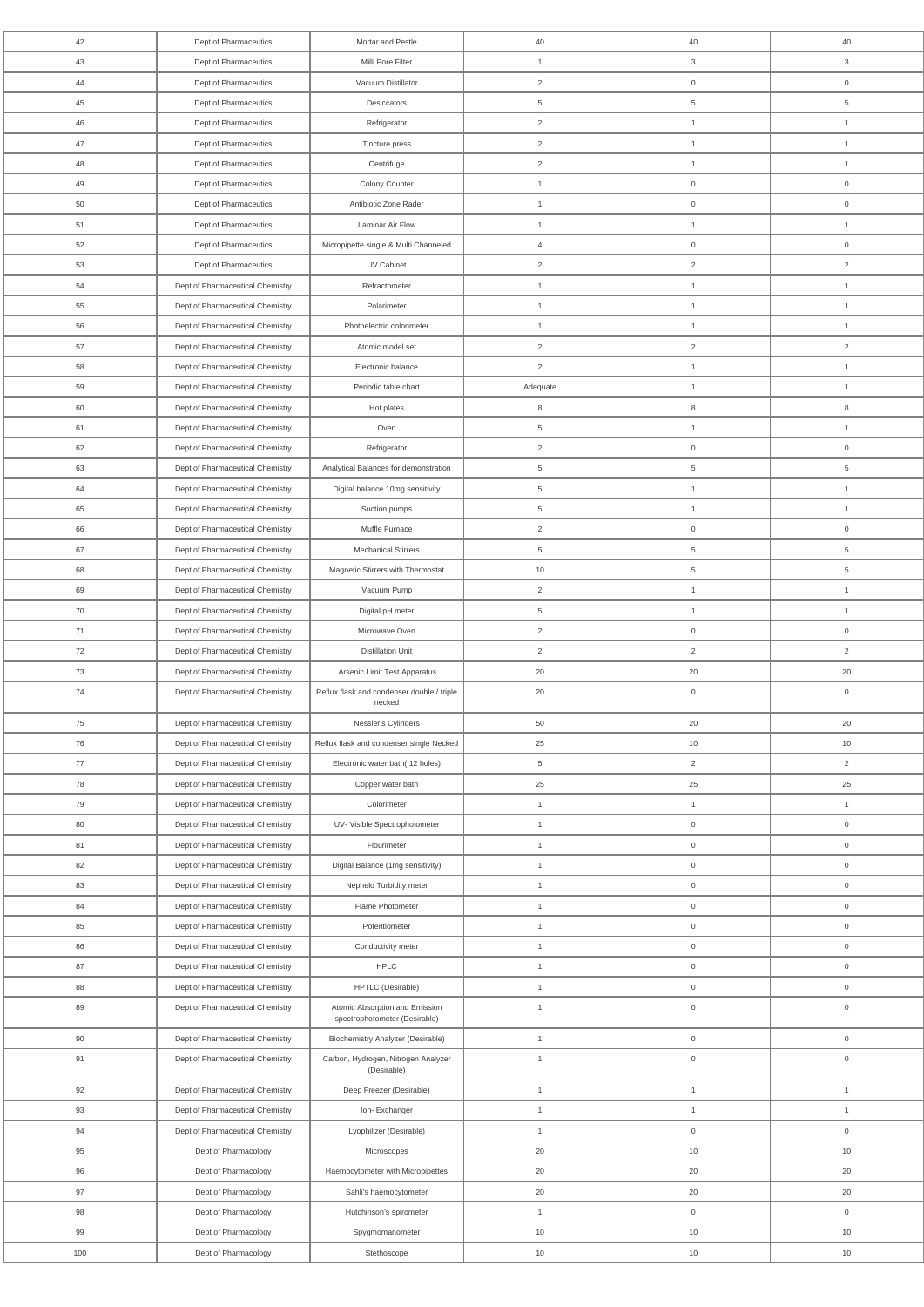| 101 | Dept of Pharmacology  | Different Contraceptive Devices and<br>Models                 | $\overline{1}$ | $\mathbf{1}$        | $\mathbf{1}$        |
|-----|-----------------------|---------------------------------------------------------------|----------------|---------------------|---------------------|
| 102 | Dept of Pharmacology  | Pregnancy diagnosis kit                                       | $\mathbf{1}$   | $\mathbf{1}$        | $\mathbf{1}$        |
| 103 | Dept of Pharmacology  | Mercury thermometer                                           | 10             | 10                  | 10                  |
| 104 | Dept of Pharmacology  | Cell analyzer                                                 | $\mathbf{1}$   | $\mathsf 0$         | $\mathsf 0$         |
| 105 | Dept of Pharmacology  | Permanent Slides for various tissues                          | $\mathbf{1}$   | $\mathbf{1}$        | $\mathbf{1}$        |
| 106 | Dept of Pharmacology  | Models for various organs                                     | $\mathbf{1}$   | 10                  | 10                  |
| 107 | Dept of Pharmacology  | Specimen for various organs and systems                       | $\mathbf{1}$   | $\mathbf{1}$        | $\mathbf{1}$        |
| 108 | Dept of Pharmacology  | Skeleton and bones                                            | $\mathbf{1}$   | $\mathbf{1}$        | $\mathbf{1}$        |
| 109 | Dept of Pharmacology  | Muscle electrodes                                             | $\mathbf{1}$   | $\mathsf{O}\xspace$ | $\mathsf{O}\xspace$ |
| 110 | Dept of Pharmacology  | Lucas moist chamber                                           | $\mathbf{1}$   | $\boldsymbol{0}$    | $\boldsymbol{0}$    |
| 111 | Dept of Pharmacology  | Myographic lever                                              | $\mathbf{1}$   | $\mathbf 0$         | $\mathsf{O}\xspace$ |
| 112 | Dept of Pharmacology  | Stimulator                                                    | $\mathbf{1}$   | $\mathbf 0$         | $\mathsf{O}\xspace$ |
| 113 | Dept of Pharmacology  | Centrifuge                                                    | $\mathbf{1}$   | $\mathbf{1}$        | $\mathbf{1}$        |
| 114 | Dept of Pharmacology  | Sherrington's kymograph machine /<br>polyrite                 | 10             | 10                  | 10                  |
| 115 | Dept of Pharmacology  | Sherrington drum                                              | 10             | 10                  | 10                  |
| 116 | Dept of Pharmacology  | Perspex bath assembly (single unit)                           | 10             | 10                  | 10                  |
| 117 | Dept of Pharmacology  | Aerators                                                      | 10             | 10                  | 10                  |
| 118 | Dept of Pharmacology  | Software packages for experiment                              | $\mathbf{1}$   | $\mathbf{1}$        | $\mathbf{1}$        |
| 119 | Dept of Pharmacology  | Standard graph of various drug                                | Adequate       | 10                  | 10                  |
| 120 | Dept of Pharmacology  | Actophotometer                                                | $\mathbf{1}$   | $\mathbf{1}$        | $\mathbf{1}$        |
| 121 | Dept of Pharmacology  | Rotarod                                                       | $\mathbf{1}$   | $\mathbf{1}$        | $\mathbf{1}$        |
| 122 | Dept of Pharmacology  | Pole climbing apparatus                                       | $\mathbf{1}$   | $\mathbf{1}$        | $\mathbf{1}$        |
| 123 | Dept of Pharmacology  | Analgesiometer (eddy's hot plate and<br>radiant heat methods) | $\mathbf{1}$   | $\mathbf{1}$        | $\mathbf{1}$        |
| 124 | Dept of Pharmacology  | Convulsiometer                                                | $\mathbf{1}$   | $\mathbf{1}$        | $\mathbf{1}$        |
| 125 | Dept of Pharmacology  | Plethysmograph                                                | $\mathbf{1}$   | $\mathsf{O}\xspace$ | $\mathsf{O}\xspace$ |
| 126 | Dept of Pharmacology  | Digital pH meter                                              | $\mathbf{1}$   | $\mathsf{O}\xspace$ | $\mathsf{O}\xspace$ |
| 127 | Dept of Pharmacology  | Histamine chamber                                             | $\mathbf{1}$   | $\mathbf{1}$        | $\mathbf{1}$        |
| 128 | Dept of Pharmacology  | Metabolic cage                                                | $\mathbf{1}$   | $\mathsf{O}\xspace$ | $\mathsf{O}\xspace$ |
| 129 | Dept of Pharmacology  | Dissection tray & boards                                      | $10$           | 10                  | $10$                |
| 130 | Dept of Pharmacology  | Stereotaxic apparatus                                         | $\mathbf{1}$   | $\mathsf{O}\xspace$ | $\boldsymbol{0}$    |
| 131 | Dept of Pharmacology  | Digital glucometer                                            | $\mathbf{1}$   | $\mathbf{1}$        | $\mathbf{1}$        |
| 132 | Dept of Pharmacology  | Folin- wu tubes                                               | 60             | $\mathsf{O}\xspace$ | $\mathsf{O}\xspace$ |
| 133 | Dept of Pharmacology  | Hemostatic artery forceps                                     | 10             | 10                  | 10                  |
| 134 | Dept of Pharmacology  | Levers, cannula                                               | 20             | 20                  | 20                  |
| 135 | Dept of Pharmacology  | Hypodermic syringes & needles Size<br>15,24,26G               | 20             | 20                  | 20                  |
| 136 | Dept of Pharmacognosy | Compound Microscope                                           | 30             | 10                  | $10$                |
| 137 | Dept of Pharmacognosy | <b>Dissecting Microscope</b>                                  | 30             | 30                  | 30                  |
| 138 | Dept of Pharmacognosy | Projection Microscope                                         | $\overline{2}$ | $\mathbf{1}$        | $\mathbf{1}$        |
| 139 | Dept of Pharmacognosy | <b>Binocular Microscope</b>                                   | $\mathbf{1}$   | $\mathsf{O}\xspace$ | $\mathsf{O}\xspace$ |
| 140 | Dept of Pharmacognosy | Polarized Microscope                                          | $\mathbf{1}$   | $\mathbf 0$         | $\mathsf{O}\xspace$ |
| 141 | Dept of Pharmacognosy | Electronic Digital balance                                    | $\overline{2}$ | $\mathsf{O}\xspace$ | $\mathsf{O}\xspace$ |
| 142 | Dept of Pharmacognosy | Autoclave                                                     | $\overline{2}$ | $\mathbf{1}$        | $\mathbf{1}$        |
| 143 | Dept of Pharmacognosy | Hot air oven                                                  | $\overline{2}$ | $\mathbf{1}$        | $\mathbf{1}$        |
| 144 | Dept of Pharmacognosy | Refrigerator                                                  | $\mathbf{1}$   | $\mathbf{1}$        | $\mathbf{1}$        |
| 145 | Dept of Pharmacognosy | Zone reader                                                   | $\mathbf{1}$   | $\mathsf{O}\xspace$ | $\mathsf{O}\xspace$ |
| 146 | Dept of Pharmacognosy | Digital pH Meter                                              | $\mathbf{1}$   | $\boldsymbol{0}$    | $\boldsymbol{0}$    |
| 147 | Dept of Pharmacognosy | Colorimeter                                                   | $\mathbf{1}$   | $\mathbf{1}$        | $\mathbf{1}$        |
| 148 | Dept of Pharmacognosy | Sterility testing unit                                        | $\mathbf{1}$   | $\mathbf{1}$        | $\mathbf{1}$        |
| 149 | Dept of Pharmacognosy | Camera lucida                                                 | $20\,$         | $20\,$              | 20                  |
| 150 | Dept of Pharmacognosy | Eye piece micrometer                                          | 20             | $20\,$              | 20                  |
| 151 | Dept of Pharmacognosy | Stage micrometer                                              | 20             | $20\,$              | 20                  |
| 152 | Dept of Pharmacognosy | Muffle furnace                                                | $\mathbf{1}$   | $\mathsf{O}\xspace$ | $\boldsymbol{0}$    |
| 153 | Dept of Pharmacognosy | Moisture balance                                              | $\mathbf{1}$   | $\mathsf{O}\xspace$ | $\mathsf{O}\xspace$ |
| 154 | Dept of Pharmacognosy | <b>Heating Mantles-Small</b>                                  | $\overline{4}$ | $5\phantom{.0}$     | $\,$ 5 $\,$         |
| 155 | Dept of Pharmacognosy | Vacuum pump                                                   | $\overline{c}$ | $\mathbf{1}$        | $\mathbf{1}$        |
| 156 | Dept of Pharmacognosy | Micropipette single & Multi Channeled                         | $\sqrt{2}$     | $\mathsf{O}\xspace$ | $\mathsf{O}\xspace$ |
| 157 | Dept of Pharmacognosy | Micro Centrifuge                                              | $\mathbf{1}$   | $\mathsf{O}\xspace$ | $\mathsf{O}\xspace$ |
| 158 | Dept of Pharmacognosy | Electric water bath                                           | $\overline{4}$ | $\mathbf{1}$        | $\mathbf{1}$        |
| 159 | Dept of Pharmacognosy | Hot plate                                                     | $\overline{4}$ | $\overline{4}$      | $\overline{4}$      |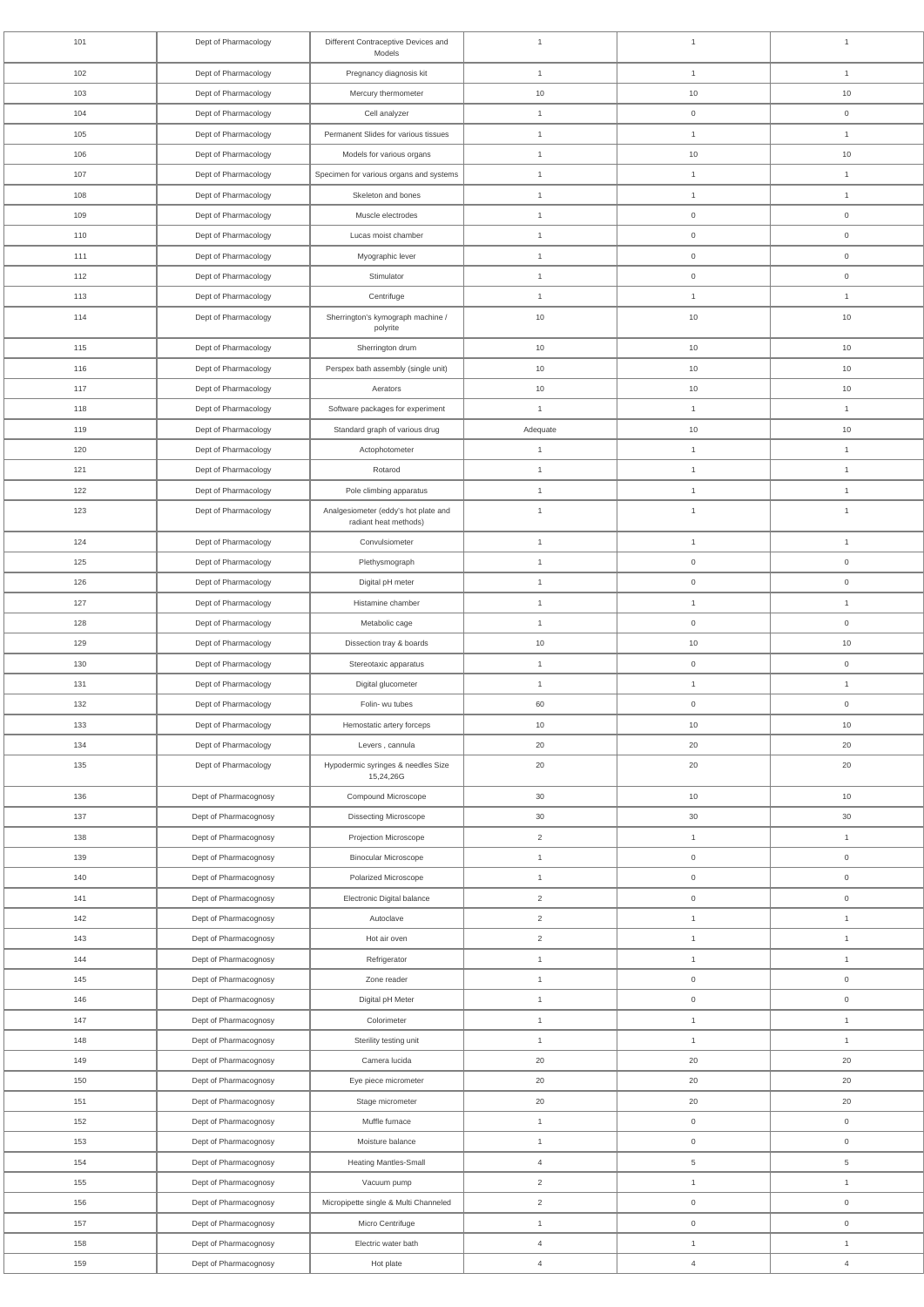| 160 | Dept of Pharmacognosy     | Microtome rotary                                                | $\mathbf{1}$   | $\mathsf{O}\xspace$ | $\mathsf{O}\xspace$ |
|-----|---------------------------|-----------------------------------------------------------------|----------------|---------------------|---------------------|
| 161 | Dept of Pharmacognosy     | Mixer grinder                                                   | $\overline{2}$ | $\overline{2}$      | $\sqrt{2}$          |
| 162 | Dept of Pharmacognosy     | UV Cabinet                                                      | $\overline{2}$ | $\overline{2}$      | 2                   |
| 163 | Dept of Pharmacognosy     | Water Distillation unit                                         | $\mathbf{1}$   | $\mathbf{1}$        | $\mathbf{1}$        |
| 164 | Dept of Pharmacognosy     | Cutter Mill (Bark and seed grinder)                             | $\mathbf{1}$   | $\mathbf{1}$        | $\mathbf{1}$        |
| 165 | Dept of Pharmacognosy     | Medicinal Plant Chart                                           | Adequate       | 20                  | 20                  |
| 166 | Dept of Pharmacognosy     | Models                                                          | Adequate       | 5                   | 5                   |
| 167 | Dept of Pharmacognosy     | Permanent Slide                                                 | Adequate       | 20                  | 20                  |
| 168 | Dept of Pharmacognosy     | Sonicator                                                       | $\mathbf{1}$   | $\mathsf{O}\xspace$ | $\mathsf{O}\xspace$ |
| 169 | Dept of Pharmacognosy     | Electrophoresis                                                 | $\mathbf{1}$   | $\mathsf{O}\xspace$ | $\mathsf{O}\xspace$ |
| 170 | Dept of Pharmacognosy     | Fermentor                                                       | $\mathbf{1}$   | $\mathsf{O}\xspace$ | $\mathsf{O}\xspace$ |
| 171 | Dept of Pharmacognosy     | Rotary Shaker                                                   | $\mathbf{1}$   | $\mathsf{O}\xspace$ | $\mathsf{O}\xspace$ |
| 172 | Dept of Pharmacy Practice | Autoclave sterilizer                                            | $\mathbf{1}$   | $\mathbf{1}$        | $\mathbf{1}$        |
| 173 | Dept of Pharmacy Practice | Hot air oven                                                    | $\mathbf{1}$   | $\mathbf{1}$        | $\mathbf{1}$        |
| 174 | Dept of Pharmacy Practice | Membrane filter                                                 | $\mathbf{1}$   | $\mathbf{1}$        | $\mathbf{1}$        |
| 175 | Dept of Pharmacy Practice | Centrifuge                                                      | $\mathbf{1}$   | $\mathbf{1}$        | $\mathbf{1}$        |
| 176 | Dept of Pharmacy Practice | Filling Machine                                                 | $\mathbf{1}$   | $\mathbf{1}$        | $\mathbf{1}$        |
| 177 | Dept of Pharmacy Practice | Sealing Machine                                                 | $\mathbf{1}$   | $\mathbf{1}$        | $\mathbf{1}$        |
| 178 | Dept of Pharmacy Practice | Glucometer                                                      | $\mathbf{1}$   | $\mathbf{1}$        | $\mathbf{1}$        |
| 179 | Dept of Pharmacy Practice | Sintered glass funnel with complete<br>filtering assemble       | Adequate       | $\mathbf{1}$        | $\mathbf{1}$        |
| 180 | Dept of Pharmacy Practice | Small disposable membrane filter for IV<br>admixture filtration | Adequate       | $\mathbf{1}$        | $\mathbf{1}$        |
| 181 | Dept of Pharmacy Practice | Vacuum pump                                                     | $\mathbf{1}$   | $\mathsf{O}\xspace$ | $\mathbf 0$         |
| 182 | Dept of Pharmacy Practice | Surgical dressing                                               | Adequate       | 10                  | 10                  |
| 183 | Dept of Pharmacy Practice | pH meter                                                        | $\mathbf{1}$   | $\mathbf{1}$        | $\mathbf{1}$        |
| 184 | Dept of Pharmacy Practice | Blood Pressure Apparatus and<br>stethoscope                     | $10$           | $10$                | 10                  |
| 185 | Dept of Pharmacy Practice | Clinical thermometer                                            | $10$           | $10$                | $10$                |
|     |                           |                                                                 |                |                     |                     |

Details of the workshops/ Seminars/ Conferences/ Guest Lectures conducted for the past 3 years

| S.No           | <b>Type of Activity</b> | Title of the event                                            | Year        | <b>Duration (in days)</b> | <b>Number of Participants</b> |
|----------------|-------------------------|---------------------------------------------------------------|-------------|---------------------------|-------------------------------|
|                | Guest lecture           | Drug Interactions                                             | 2020 - 2021 |                           | 40                            |
| 2              | Guest lecture           | Drug Abuse and Drug Dependence                                | 2020 - 2021 |                           | 50                            |
| 3              | Guest lecture           | Memory Enhancement Techniques                                 | 2019 - 2020 |                           | 90                            |
| $\overline{4}$ | Guest lecture           | WHO Guidelines in Manufacturing Unit                          | 2019 - 2020 |                           | 120                           |
| 5              | Guest lecture           | Importance of GMP in Production                               | 2019 - 2020 |                           | 120                           |
| 6              | Guest lecture           | Time Management and Self Development                          | 2019 - 2020 |                           | 98                            |
| $\overline{7}$ | Guest lecture           | Goal Settings and Target Acheivement                          | 2019 - 2020 |                           | 95                            |
| 8              | Guest lecture           | Techniques for Solving Board Exam Question Papers             | 2019 - 2020 |                           | 115                           |
| 9              | Workshop                | <b>Tips for Successful Career</b>                             | 2019 - 2020 |                           | 118                           |
| 10             | Guest lecture           | Importance of Pharmaceutical Chemistry in Pharmacy            | 2019 - 2020 |                           | 105                           |
| 11             | Workshop                | Soft Skill Development and Interview Techniques               | 2019 - 2020 | $\overline{1}$            | 110                           |
| 12             | Guest lecture           | Student Mentoring Tips for Successful Future                  | 2019 - 2020 | -1                        | 102                           |
| 13             | Guest lecture           | importance of pharmaceutical chemistry in pharmacy profession | 2019 - 2020 | -1                        | 115                           |
| 14             | Guest lecture           | personality development and self assessment                   | 2019 - 2020 | 2                         | 125                           |
| 15             | Guest lecture           | student mentoring tips for successful future                  | 2019 - 2020 |                           | 120                           |
| 16             | Guest lecture           | softskill development                                         | 2019 - 2020 |                           | 110                           |

| S.No | <b>Type of Activity</b> | <b>Name of the Faculty</b> | Title of the event                                                            | Year        | <b>Date</b> | <b>Place</b>                          |
|------|-------------------------|----------------------------|-------------------------------------------------------------------------------|-------------|-------------|---------------------------------------|
|      | Seminar                 | Lina Sanjay Borse          | Clinical Research Industry and Opportunity                                    | 2020 - 2021 | 29-09-2020  | <b>SS Patil</b><br>COP<br>Chopada     |
| 2    | Seminar                 | Lina Sanjay Borse          | Giloy in Ayurvedic System                                                     | 2021 - 2022 | 25-08-2021  | Govt COP<br>Amaravati                 |
| 3    | Seminar                 | Lina Sanjay Borse          | How To Start                                                                  | 2021 - 2022 | 11-09-2021  | K B COP<br>Kamptee                    |
| 4    | Seminar                 | Lina Sanjay Borse          | Precesion Medicine for Malignancy                                             | 2021 - 2022 | 22-09-2021  | <b>VHN</b><br>Senthikumara<br>College |
| 5    | Seminar                 | Lina Sanjay Borse          | Pharmaceutical Reasearch and Innovation to Tackle<br>Future Health Care Arena | 2021 - 2022 | 20-12-2021  | drMSGosavi<br><b>COPER</b><br>Nashik  |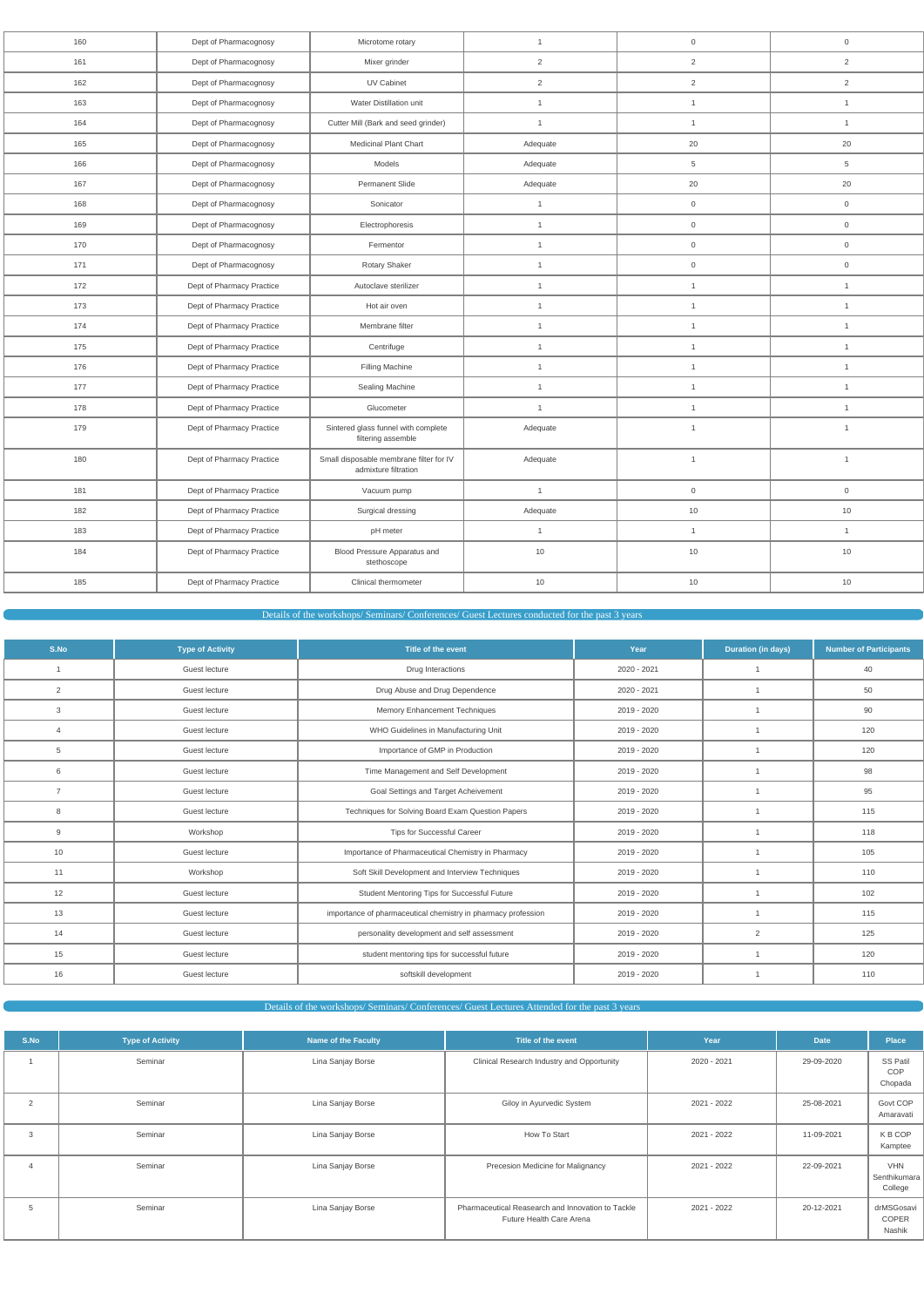|    | Workshop | Anup PKulkarni      | Rejuvenate Scientific Approach in<br>Ayurveda Through Clinical<br>Research | 2020 - 2021 | 25-05-2020 | Webinar Mprex Healthcare                      |
|----|----------|---------------------|----------------------------------------------------------------------------|-------------|------------|-----------------------------------------------|
|    | Seminar  | Anup P Kulkarni     | Pharmacist Your Partner in Health                                          | 2020 - 2021 | 25-09-2021 | Webinar J E S Colege of Pharmacy<br>Nandurbar |
|    | Workshop | Sachin PKumawat     | Hands on Experience with ERP<br>Software for Pharmacy                      | 2019 - 2020 | 11-01-2020 | SSBTBambhori                                  |
|    | Workshop | Anup PKulkarni      | Hands on Experience with ERP<br>Software for Pharmacy                      | 2019 - 2020 | 11-01-2020 | SSBTBambhori                                  |
| 10 | Workshop | junaid Salim Shaikh | Medicinal Chemistry in Drug<br>Discovery                                   | 2019 - 2020 | 26-08-2019 | NMIMS shirpur                                 |

Details of the Research papers presented in the workshops/ Seminars/ Conferences for the past 3 years

| S.No | Name of the Faculty/Student    | Title of the paper                    | Name of the work shop/ Seminars/<br><b>Conferences</b> | Year        | <b>Date</b> | <b>Place</b>                | <b>Grant (Amount in INR) received</b><br>from Funding agency |
|------|--------------------------------|---------------------------------------|--------------------------------------------------------|-------------|-------------|-----------------------------|--------------------------------------------------------------|
|      | <b>NIL</b>                     | NIL                                   | <b>NIL</b>                                             | 2021 - 2022 | 21-12-2021  | <b>NIL</b>                  |                                                              |
|      | <b>NIL</b>                     | NIL                                   | <b>NIL</b>                                             | 2020 - 2021 | 21-12-2021  | <b>NIL</b>                  |                                                              |
|      | Gaurav Bankar Ms Sheetal Bagul | Drug Administration Future Inventions | <b>State Level Poster Presentation</b>                 | 2019 - 2020 | 28-01-2020  | Govt Polytechnic<br>Jalgaon |                                                              |

| <b>Sports</b>                                     |           |            |               |           |  |
|---------------------------------------------------|-----------|------------|---------------|-----------|--|
|                                                   |           |            |               |           |  |
| Facilities available for conducting sports events |           | <b>Yes</b> |               |           |  |
| Name                                              | <b>NA</b> |            | Qualification | <b>NA</b> |  |
| <b>Experience (in Years)</b>                      |           |            |               |           |  |

Details of the Extension & out reach programs conducted for the past 3 years

| S.No | <b>Name of the Activity</b>       | <b>Collaborating Organization</b>                              | Year        | No.of Teacher's Participated | No.of Student's Participated |
|------|-----------------------------------|----------------------------------------------------------------|-------------|------------------------------|------------------------------|
|      | <b>COVID Vaccination Camp</b>     | Shri Chamundamata Homoeopathic Medical<br>College and Hospital | 2021 - 2022 |                              | 30                           |
|      | <b>Pharmacist Day Celebration</b> | Jalgaon District Medicine Dealers Association                  | 2019 - 2020 |                              | 120                          |
| 3    | patient Counseling Competition    | Institute of Pharmacy Faizpur                                  | 2019 - 2020 |                              |                              |
|      | <b>INDUSTRIAL VISIT</b>           | Polymed Pharmaceuticals Pvt Ltd                                | 2019 - 2020 |                              | 120                          |
| 5    | Pathology Lab visit               | Vishal Pathology Laboratory Jalgaon                            | 2019 - 2020 |                              | 120                          |
| 6    | <b>HOSPITAL VISIT</b>             | <b>Gold City Hospital</b>                                      | 2019 - 2020 |                              | 115                          |
|      | <b>HOSPITAL VISIT</b>             | Shri Chamundamata Homoeopathic Medical<br>College and Hospital | 2019 - 2020 |                              | 105                          |

#### **Details of Physical Director**

| S.Nb | <b>Activity</b> | <b>Name of the Activity</b>                     | Year        | No. of Teacher's Participated | No. of Student's Participated |
|------|-----------------|-------------------------------------------------|-------------|-------------------------------|-------------------------------|
|      | Participated    | <b>NIL</b>                                      | 2020 - 2021 |                               | $\Omega$                      |
| 2    | Conducted       | <b>NIL</b>                                      | 2020 - 2021 |                               | $\Omega$                      |
| 3    | Participated    | <b>Chess Competition</b>                        | 2019 - 2020 |                               | 5                             |
|      | Participated    | <b>Carrom Competition</b>                       | 2019 - 2020 |                               | 10                            |
| 5    | Participated    | Tug of War Competition                          | 2019 - 2020 |                               | 30                            |
| 6    | Conducted       | <b>District Level Cricket Tournament</b>        | 2019 - 2020 |                               | 150                           |
|      | Participated    | state level carrom championship                 | 2019 - 2020 |                               |                               |
| 8    | Participated    | national level super seven cricket championship | 2019 - 2020 |                               |                               |

## Details of the Anti-Ragging cell

**Is Information provided on website and prospectus of the**

**institute?**

**Yes Case reported in previous years No**

| institute?                                                                         |                                          |                                                                    |           |  |
|------------------------------------------------------------------------------------|------------------------------------------|--------------------------------------------------------------------|-----------|--|
| If yes, status of the case (Pending/Closed)                                        | <b>Closed</b>                            |                                                                    |           |  |
| (Copy of the Orders for having Constituted the Committee)                          |                                          | <b>View</b>                                                        |           |  |
|                                                                                    | Details of the Gender Sensitization cell |                                                                    |           |  |
|                                                                                    |                                          |                                                                    |           |  |
| Name of the Chairperson of Cell                                                    | Anup P Kulkarni                          | No. of activities in a year (Workshop/Guest<br>lecture/orientation |           |  |
| No. of meeting in a year                                                           | $\overline{2}$                           | Case reported in previous years                                    | <b>No</b> |  |
| If yes, status of the case (Pending/Closed)                                        | <b>Closed</b>                            |                                                                    |           |  |
| (Copy of the Orders for having Constituted the Committe as per SAKSHAM Guidelines) |                                          | <b>View</b>                                                        |           |  |
|                                                                                    |                                          |                                                                    |           |  |
|                                                                                    | Details of Anti-discrimination cell      |                                                                    |           |  |

| Name of the Chairperson of Anti-discrimination cell | Anup P Kulkarni | No. of meeting in a year                    |               |
|-----------------------------------------------------|-----------------|---------------------------------------------|---------------|
| Case reported in previous years                     | NO              | If yes, status of the case (Pending/Closed) | <b>Closed</b> |